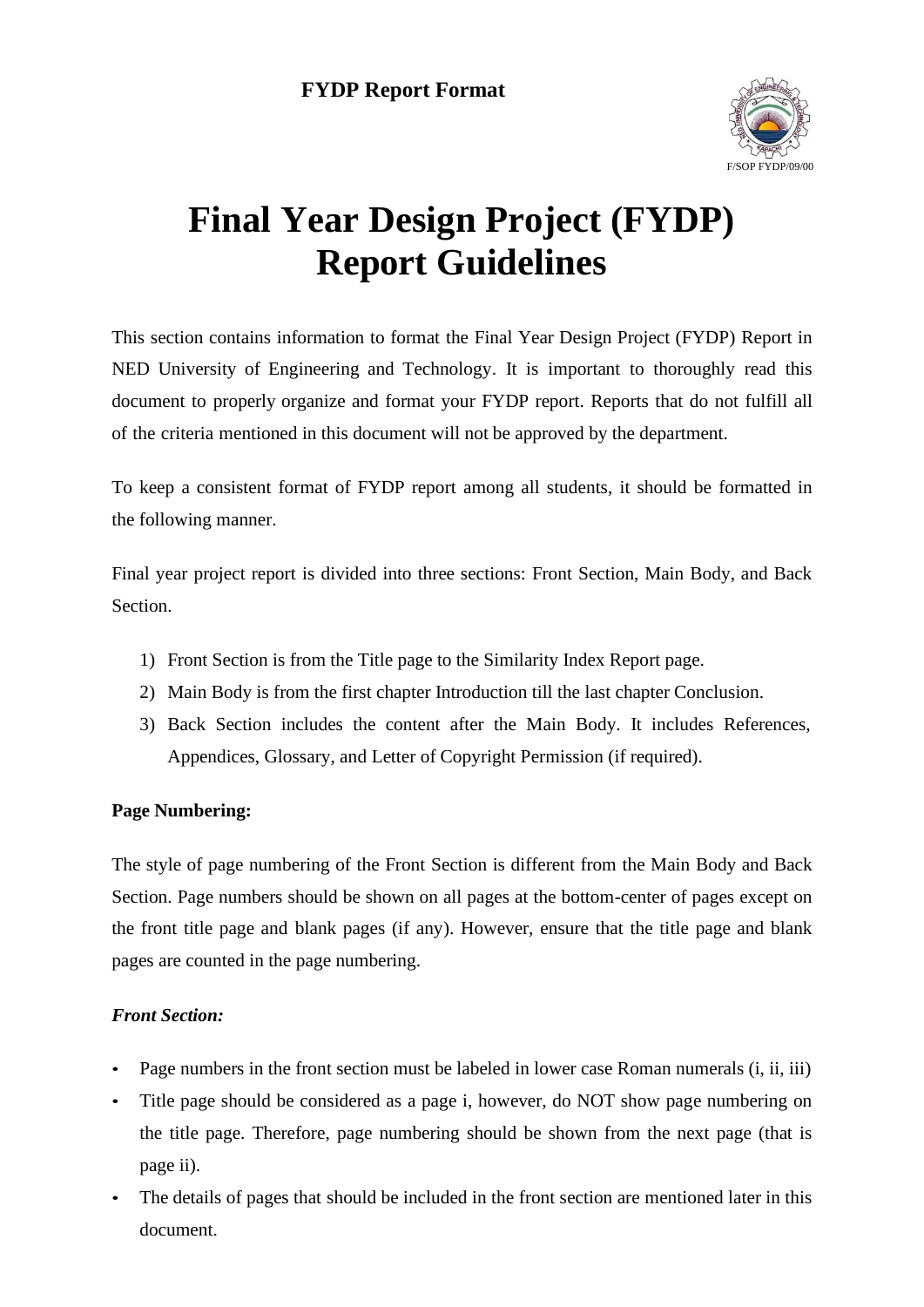#### *Main Body and Back Section:*

- In these two sections, Arabic numerals (that is  $1, 2, 3...$ ) should be used.
- The first page of the Main Body section will be labeled as page number "1" (that is restart page numbering from this section).
- However, the page numbering will remain continuous afterward. That is page numbering should remain continuous from the first page of the main body section until the last page of the back section.

The front matter of the project should be organized in the following order.

| <b>Page Headings</b> | Page          | <b>Remarks</b>                                                                                                     |
|----------------------|---------------|--------------------------------------------------------------------------------------------------------------------|
|                      | <b>Number</b> |                                                                                                                    |
| Title page           |               | Compulsory page.                                                                                                   |
|                      |               | Follow the sample title page given in the project template.                                                        |
|                      |               | This page should include Copyright Notice, with the date                                                           |
|                      |               | and year the document is submitted. Moreover, signatures of                                                        |
|                      |               | the author(s) and advisor(s) are required on this page.                                                            |
|                      |               | Avoid using formulae, Greek letters, superscripts, and                                                             |
|                      |               | symbols on the title page because this will make it difficult                                                      |
|                      |               | to search your project online. Replace Greek letters with                                                          |
|                      |               | their names.                                                                                                       |
|                      |               | This page will be "counted" as page number i, however, the<br>page number should not be visible on the front page. |
| Author's             | ii            | Compulsory page.                                                                                                   |
| declaration          |               |                                                                                                                    |
|                      |               | Page numbering should be visible on this page and the                                                              |
|                      |               | following pages. This page will be counted as page number                                                          |
|                      |               | ii.                                                                                                                |
| Statement of         | iii           | Compulsory page.                                                                                                   |
| Contributions        |               | Mention the contributions of each student in the project                                                           |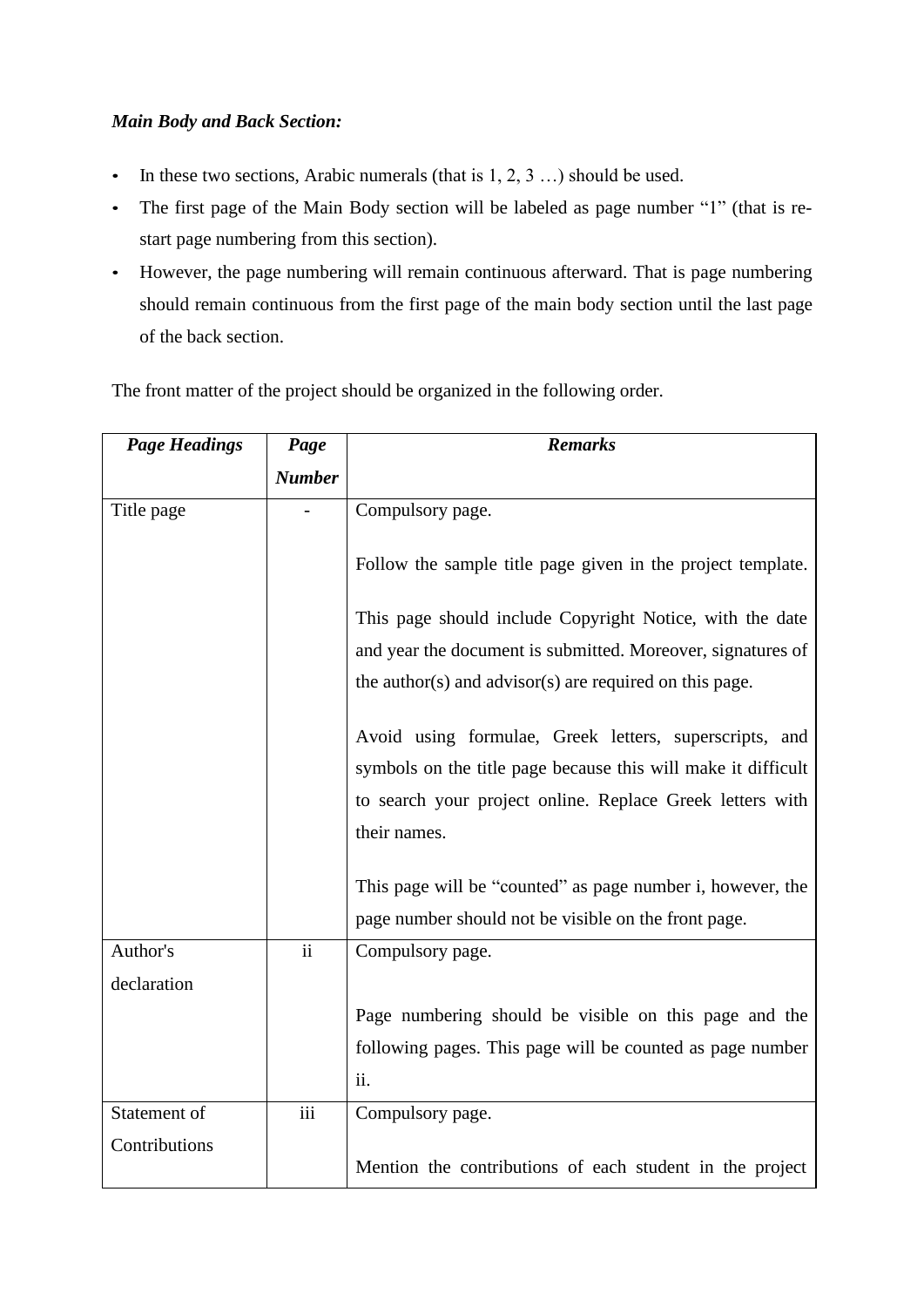

|                   |              | report work. Clearly state who contributed to each task and  |  |  |  |  |
|-------------------|--------------|--------------------------------------------------------------|--|--|--|--|
|                   |              | to which extent. It should be in bullet points. For example: |  |  |  |  |
|                   |              |                                                              |  |  |  |  |
|                   |              | and BC have performed modeling,<br>Mr. AB                    |  |  |  |  |
|                   |              | simulation, and finite element analysis of the wind          |  |  |  |  |
|                   |              | turbine blades.                                              |  |  |  |  |
|                   |              | Mr. XY and YZ have performed fabrication work.               |  |  |  |  |
|                   |              | They visited markets to purchase fiberglass, steel,          |  |  |  |  |
|                   |              | and other materials for the wind turbine.                    |  |  |  |  |
|                   |              | Mr. AB carried out 4 out of 7 experiments while Mr.          |  |  |  |  |
|                   |              | YZ carried out the remaining 3 experiments.                  |  |  |  |  |
|                   |              | However, all group members have jointly planned              |  |  |  |  |
|                   |              | the experiments and interpreted the results.                 |  |  |  |  |
|                   |              | All authors contributed equally to write the<br>final        |  |  |  |  |
|                   |              | year project report.                                         |  |  |  |  |
|                   |              |                                                              |  |  |  |  |
| Executive         | iv           | Compulsory page.                                             |  |  |  |  |
| Summary           |              |                                                              |  |  |  |  |
|                   |              | The summary should be less than 350 words.                   |  |  |  |  |
| Acknowledgements  | $\mathbf{V}$ | Compulsory page.                                             |  |  |  |  |
| Dedication        | vi           | Optional page.                                               |  |  |  |  |
| Table of contents | vii          | Compulsory page.                                             |  |  |  |  |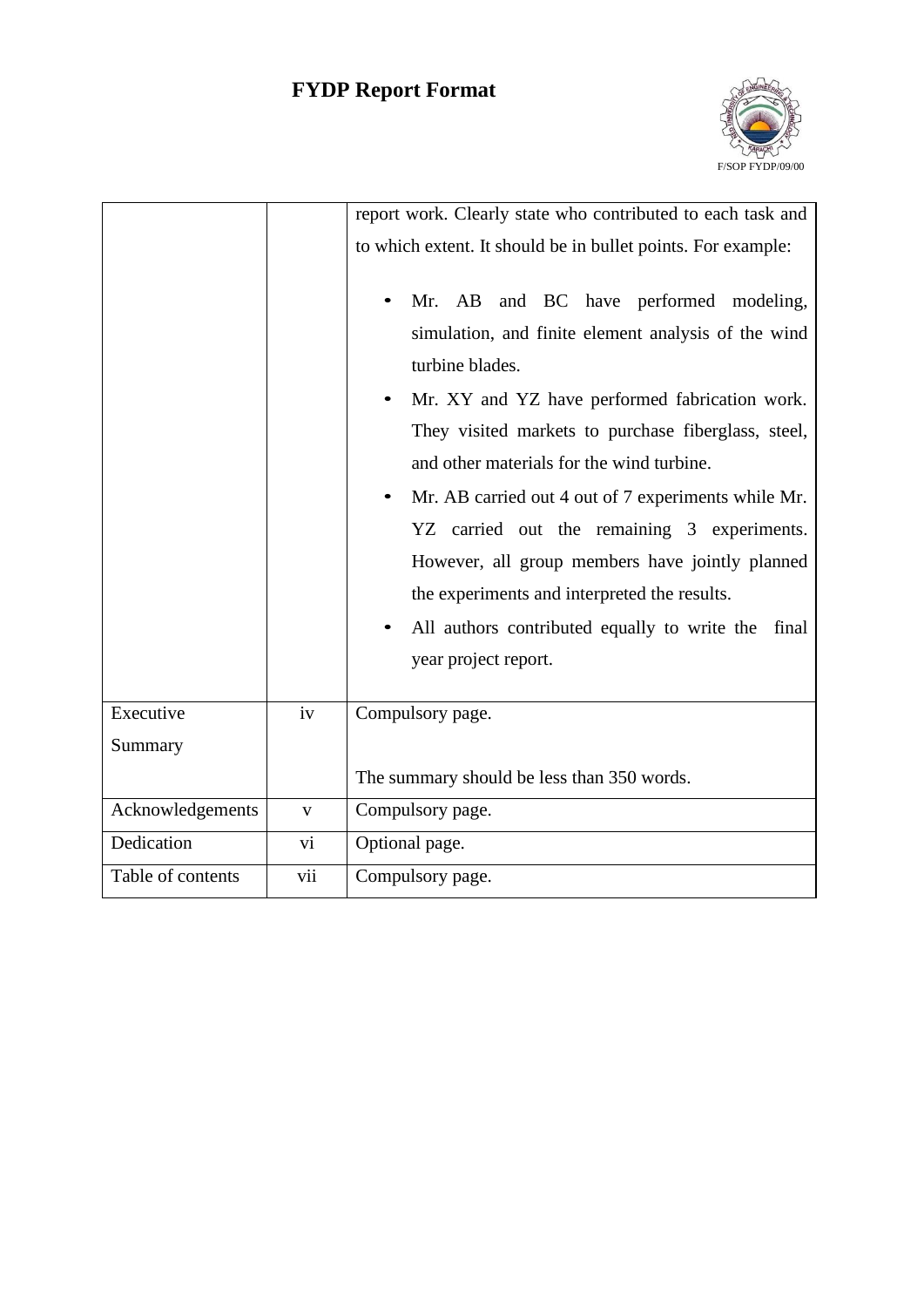| List of figures | viii | Skip this page if the document does not have any figures.<br>Figures should be properly numbered according to their     |
|-----------------|------|-------------------------------------------------------------------------------------------------------------------------|
|                 |      | chapter numbers. They should follow the usual guidance on<br>margins. The caption of figures should be on the same page |
|                 |      | as the figure and should be located at the bottom of the                                                                |
|                 |      | figures.                                                                                                                |
|                 |      | Figures must be properly referenced in the text (do not write                                                           |
|                 |      | the "above/below figure" instead write the figure number).<br>Figures must be embedded after and close to where they    |
|                 |      | have cited for the first time.                                                                                          |
|                 |      |                                                                                                                         |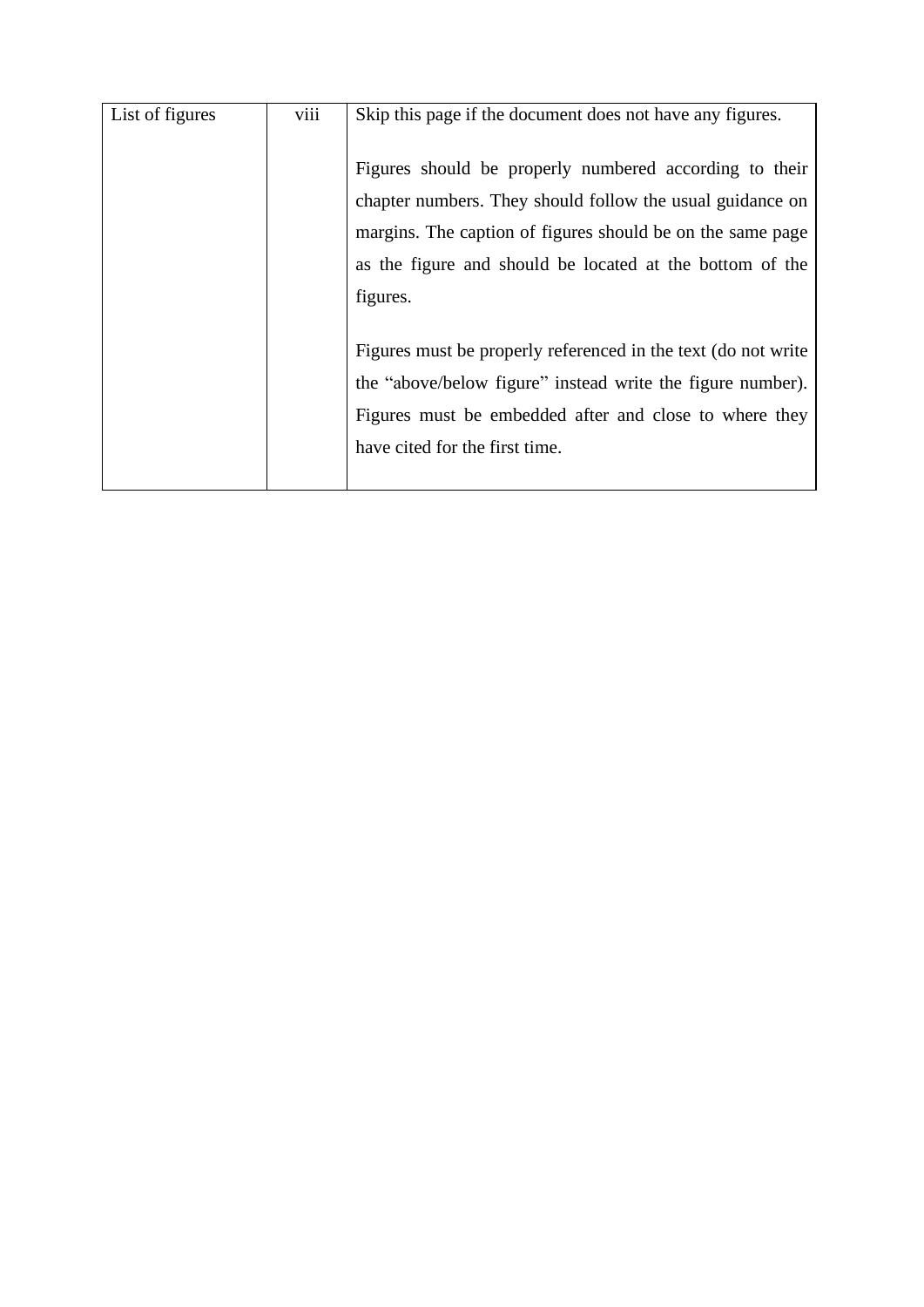

|                       |                        | Most of the figures must be from the original work of the    |
|-----------------------|------------------------|--------------------------------------------------------------|
|                       |                        | students. Extensive use of figures from other sources is not |
|                       |                        | allowed.                                                     |
| List of tables        | ix                     | Skip this page if the document does not have any table.      |
|                       |                        |                                                              |
|                       |                        | Tables should be properly numbered according to their        |
|                       |                        | chapter numbers. They should follow the usual guidance on    |
|                       |                        | margins. The caption of tables should be on the same page    |
|                       |                        | as the table and should be located at the top of the tables. |
|                       |                        | Tables must be properly referenced in the text (do not write |
|                       |                        | the above/below table instead write the table number).       |
|                       |                        | Figures must be embedded after and close to where they       |
|                       |                        | have cited for the first time.                               |
| List of               | xi                     | Skip this page if you have not used abbreviations in your    |
| abbreviations         |                        | report.                                                      |
| List of symbols       | xii                    | Skip this page if you have not used symbols.                 |
|                       |                        |                                                              |
|                       |                        | If you have used symbols in your report, then<br>the         |
|                       |                        | description of those symbols should be given on this page.   |
|                       |                        | A two-column format can be used as given in the template.    |
|                       |                        | Moreover, you can also arrange and categorize symbols into   |
|                       |                        | sub-headings for ease of reading.                            |
| Graphic or quote      | xiii                   | Skip this page if you do not wish to include a graphic or    |
|                       |                        | quote.                                                       |
|                       |                        |                                                              |
|                       |                        | However, you can include a graphic or a relevant quote on    |
|                       |                        | this page.                                                   |
| <b>United Nations</b> | xiv                    | Compulsory page.                                             |
| Sustainable           |                        | Mark the appropriate SDGs related to the project on this     |
| Development           |                        | page. Remember that this page should be the last page of the |
| Goals (SDGs)          |                        | front matter before the main body of the project.            |
| Similarity Index      | $\mathbf{X}\mathbf{V}$ | Plagiarism test must be conducted on the project report by   |
|                       |                        |                                                              |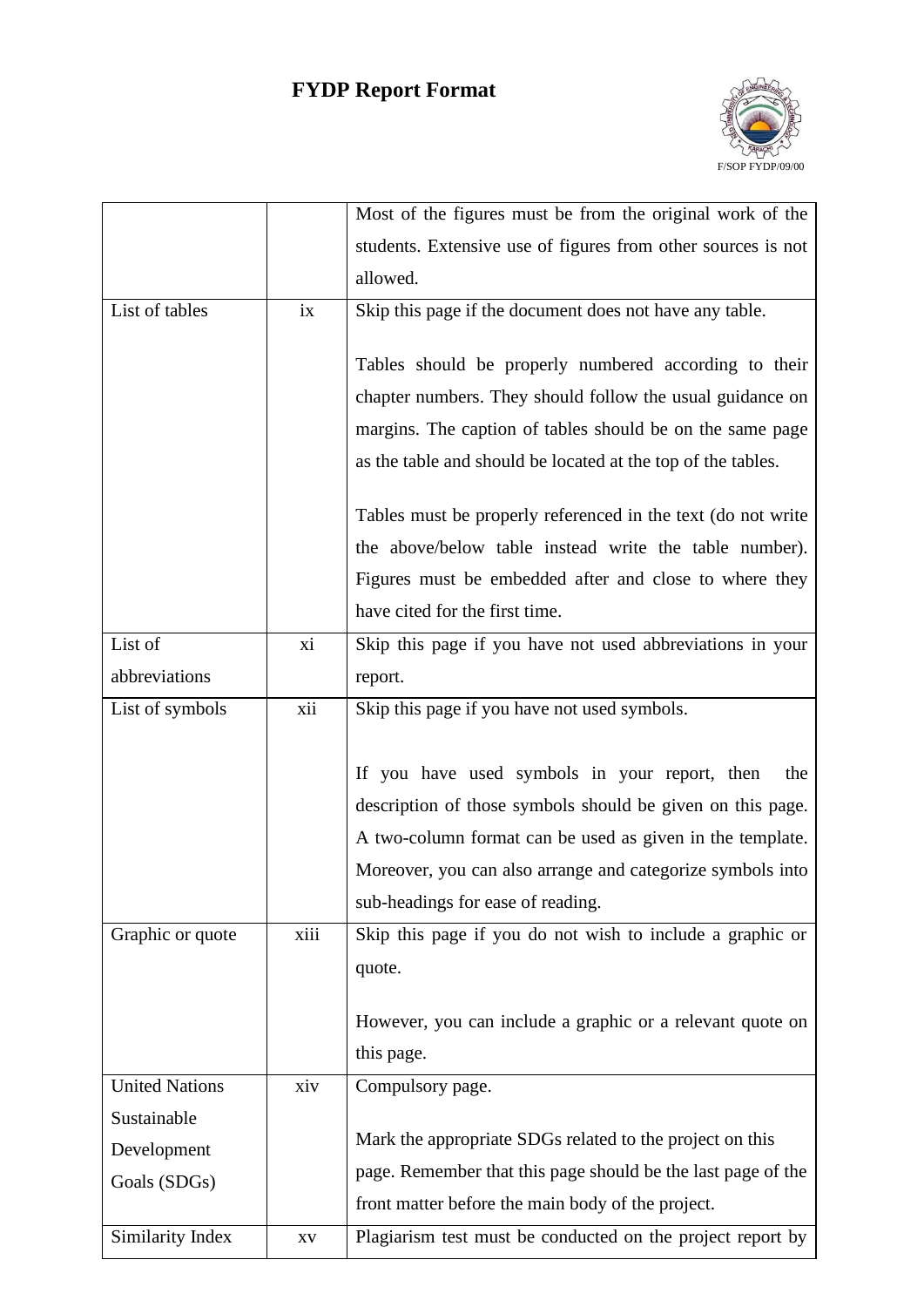| Report | the project advisor using Turnitin Software, or any other    |
|--------|--------------------------------------------------------------|
|        | software approved by the university. Students will be        |
|        | required to bring the similarity in acceptable range as      |
|        | prescribed below:                                            |
|        |                                                              |
|        | (a) Overall acceptable range of similarity index either from |
|        | student's own previous work or the work of some other        |
|        | $person(s)$ is less than 20%.                                |
|        | (b) Maximum acceptable range of similarity index from an     |
|        | individual link is 5%.                                       |
|        | (c) While conducting a similarity test, the following        |
|        | settings should be followed:                                 |
|        | $\bullet$ Exclude bibliographic material = Yes               |
|        | $\bullet$ Exclude small matches = Yes                        |
|        | $\bullet$ Exclude matches by Word count = 5 words            |
|        | • All other settings left at default                         |
|        |                                                              |
|        | Project Advisor is required to sign the Similarity Index     |
|        | Report provided in the FYDP template file if the similarity  |
|        | is found as per rules defined above.                         |
|        |                                                              |
|        | Moreover, include the first and last page of the plagiarism  |
|        | report generated by Turnitin here. A sample of the           |
|        | plagiarism test report is provided with the FYDP             |
|        | template package.                                            |

The back matter of the project should be organized in the following order.

| <b>Page Headings</b>    | <b>Remarks</b>                                                                                                                                            |
|-------------------------|-----------------------------------------------------------------------------------------------------------------------------------------------------------|
| Letter of               | Optional.                                                                                                                                                 |
| copyright<br>permission | If your project includes any substantial work from other authors, you may<br>be required to take written permission from the authors and attach letter(s) |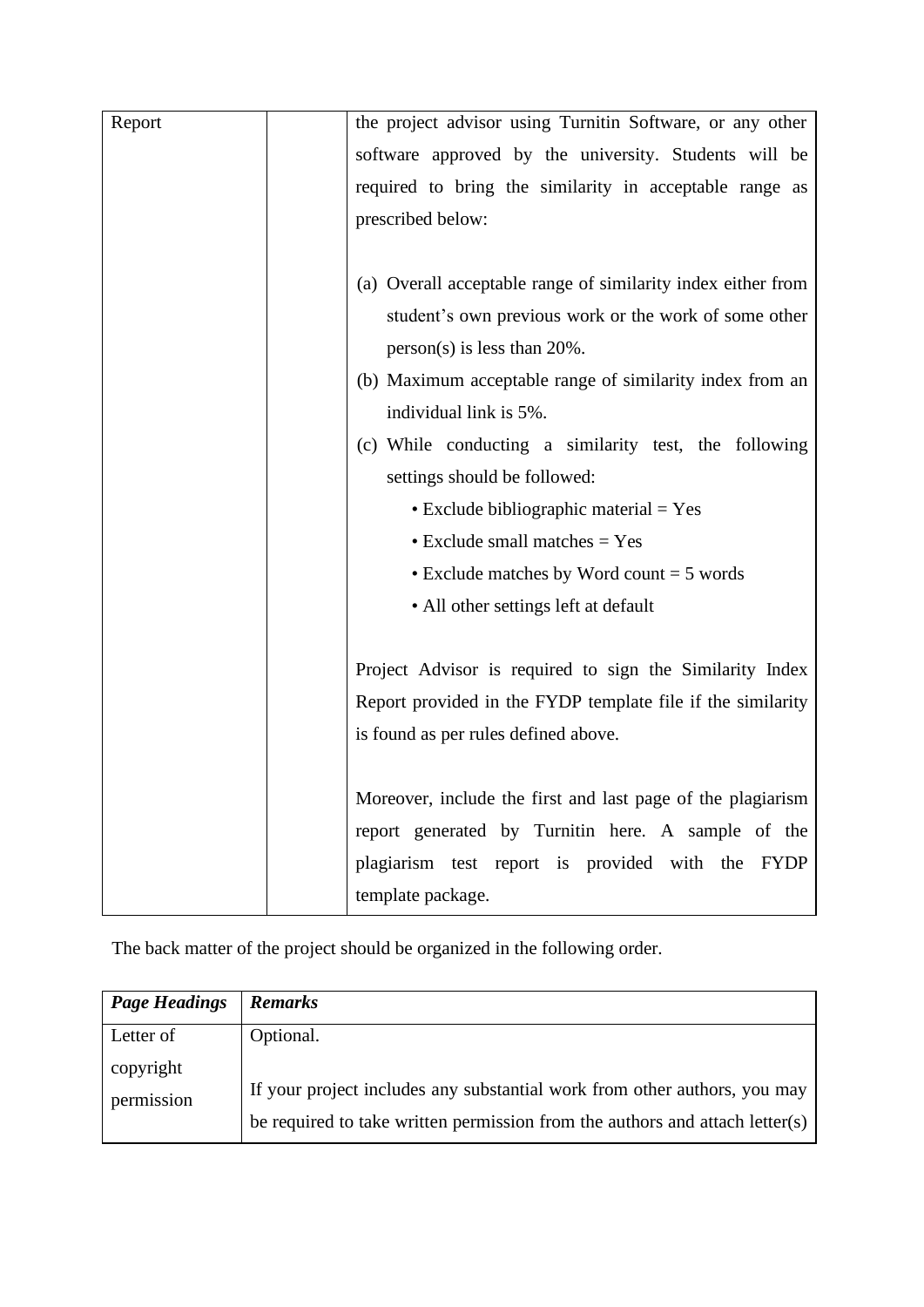

|                | of copyright permission with the project report.                                                                                                                                                                                                                                                                                                                     |
|----------------|----------------------------------------------------------------------------------------------------------------------------------------------------------------------------------------------------------------------------------------------------------------------------------------------------------------------------------------------------------------------|
|                | A sample letter of copyright permission is provided. You may use this<br>sample by replacing all text written inside square brackets with your own<br>information.                                                                                                                                                                                                   |
| References (or | Compulsory page.                                                                                                                                                                                                                                                                                                                                                     |
| Bibliography)  |                                                                                                                                                                                                                                                                                                                                                                      |
|                | All references should be included together at the end of the document. The                                                                                                                                                                                                                                                                                           |
|                | reference not cited in the report should not be included in the reference                                                                                                                                                                                                                                                                                            |
|                | list.                                                                                                                                                                                                                                                                                                                                                                |
|                | For referencing any article and/or book APA (American Psychological                                                                                                                                                                                                                                                                                                  |
|                | Association) referencing style must be used. Following are the examples                                                                                                                                                                                                                                                                                              |
|                | of APA reference style to be used in the report.<br>$A$ <sub>Author</sub> (s)<br><b>Irticle Title</b>                                                                                                                                                                                                                                                                |
|                | Journal Article Reference, Migraine: A brain state amenable to therapy.<br>Medical Journal of Australia, 212(1), 32-39. https://doi.org/10.5694/mja2.50435<br><b>Title of Journal</b><br>Volume Issue<br>DOI                                                                                                                                                         |
|                | Akhtar, M., Qamar, S. Z., Mehdi, S. M., & Hussain, A. (2019). Diffusion-                                                                                                                                                                                                                                                                                             |
|                | based swelling in elastomers under low-and high-salinity brine. Journal of                                                                                                                                                                                                                                                                                           |
|                | Elastomers & Plastics, $51(1)$ , 75-84.                                                                                                                                                                                                                                                                                                                              |
|                | <b>Book Reference</b>                                                                                                                                                                                                                                                                                                                                                |
|                | (Edition.).<br>Author(s).<br><b>Title:</b><br>Cervone, D., & Pervin, L. A. (2017). Personality: Theory and research (13 <sup>th</sup> ed.). Wiley.<br>Publisher.<br>(Year of Publication).<br><b>Subtitle</b><br>Beer, F. P., Johnston, E. R., DeWolf, J. T., & Mazurek, D.<br>Е.<br>(2017). Statics and mechanics of materials. New York: McGraw-Hill<br>Education. |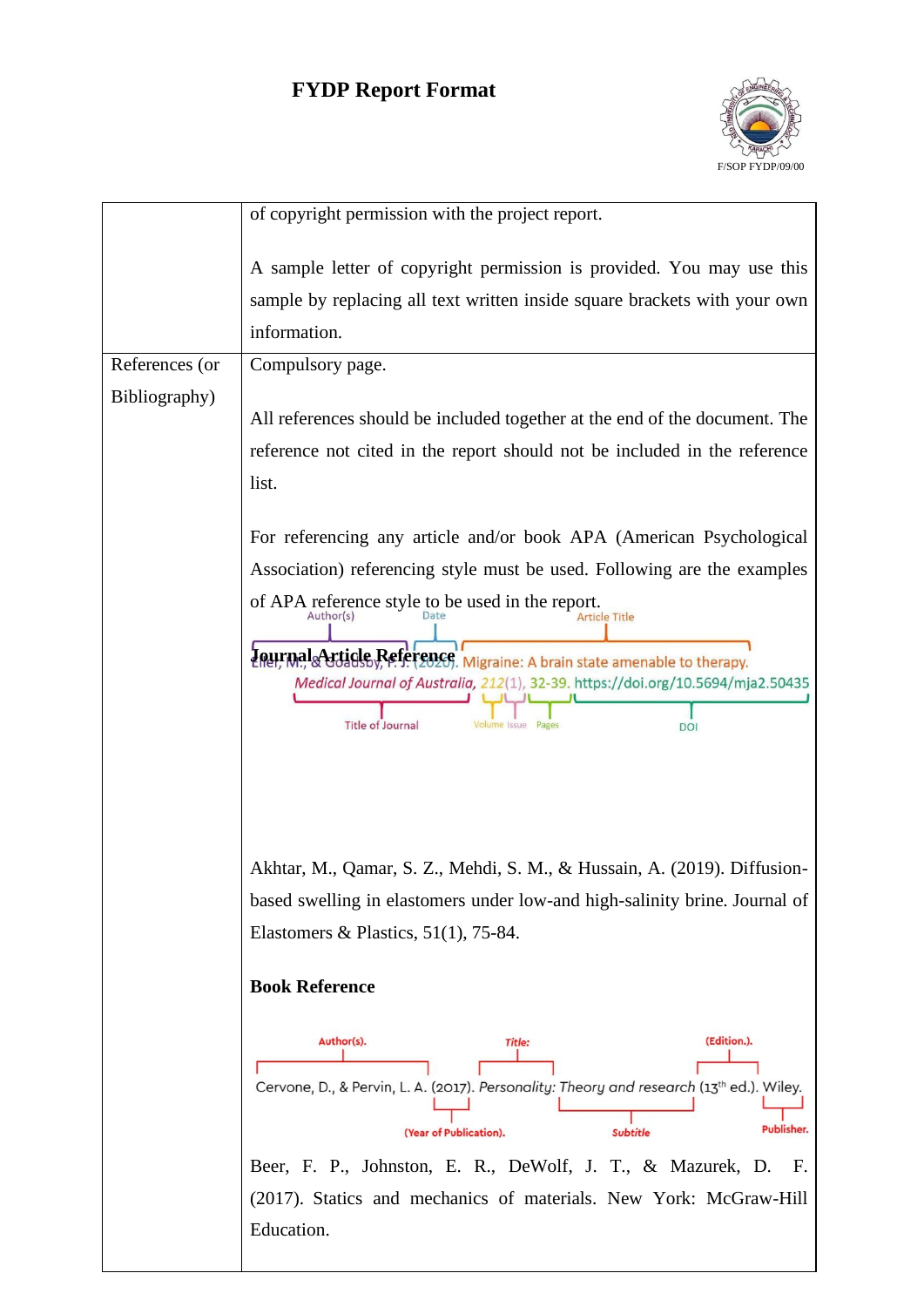|            | Arrange references in alphabetical order of the surnames of the first        |
|------------|------------------------------------------------------------------------------|
|            | authors in the list of references. Moreover, if two references have the same |
|            | first author, then arrange the references by the surname of the first author |
|            | and then by the surname of the second author. Also note that for in-text     |
|            | citation APA uses the author's surname and the year of publication           |
|            | enclosed in brackets, for example (Shepherd, 1956).                          |
|            | Referencing can be done either by using third-party software (Endnote) or    |
|            | by using built-in referencing tool in MS Word. It is highly recommended      |
|            | that a central repository of references is stored in a third-party platform  |
|            | which can be imported into any document. Mendeley is one such free           |
|            | online platform that is used to manage references. It has MS Word            |
|            | extension and browser add-on for seamless referencing. More details on       |
|            | Mendeley are available at: https://www.mendeley.com/guides/mendeley-         |
|            | reference-manager.                                                           |
| Appendices | Skip this page if the document does not have appendices.                     |
| Glossary   | Skip this page if the document does not have a glossary.                     |
| Index      | Skip this page if the document does not have an index.                       |
|            |                                                                              |
|            | However, if you have used any jargons or words not from your stream of       |
|            | specialization, or newly added words in the literature, take this            |
|            | opportunity to let your readers know what you mean by them. Arrange the      |
|            | words in alphabetical order.                                                 |
|            |                                                                              |

## **Paper Size:**

• A4 size paper should be used to print the document.

## **Margins:**

• Margins should be 1.5 inches on the binding edge. That is if the document is to be printed double-sided, left-side margin should be 1.5 inches for odd number pages and right-side margin should be 1.5 inches for even number pages. However, if the document is to be printed single-sided, the left-side should have 1.5 inches margin on all (even and odd) pages.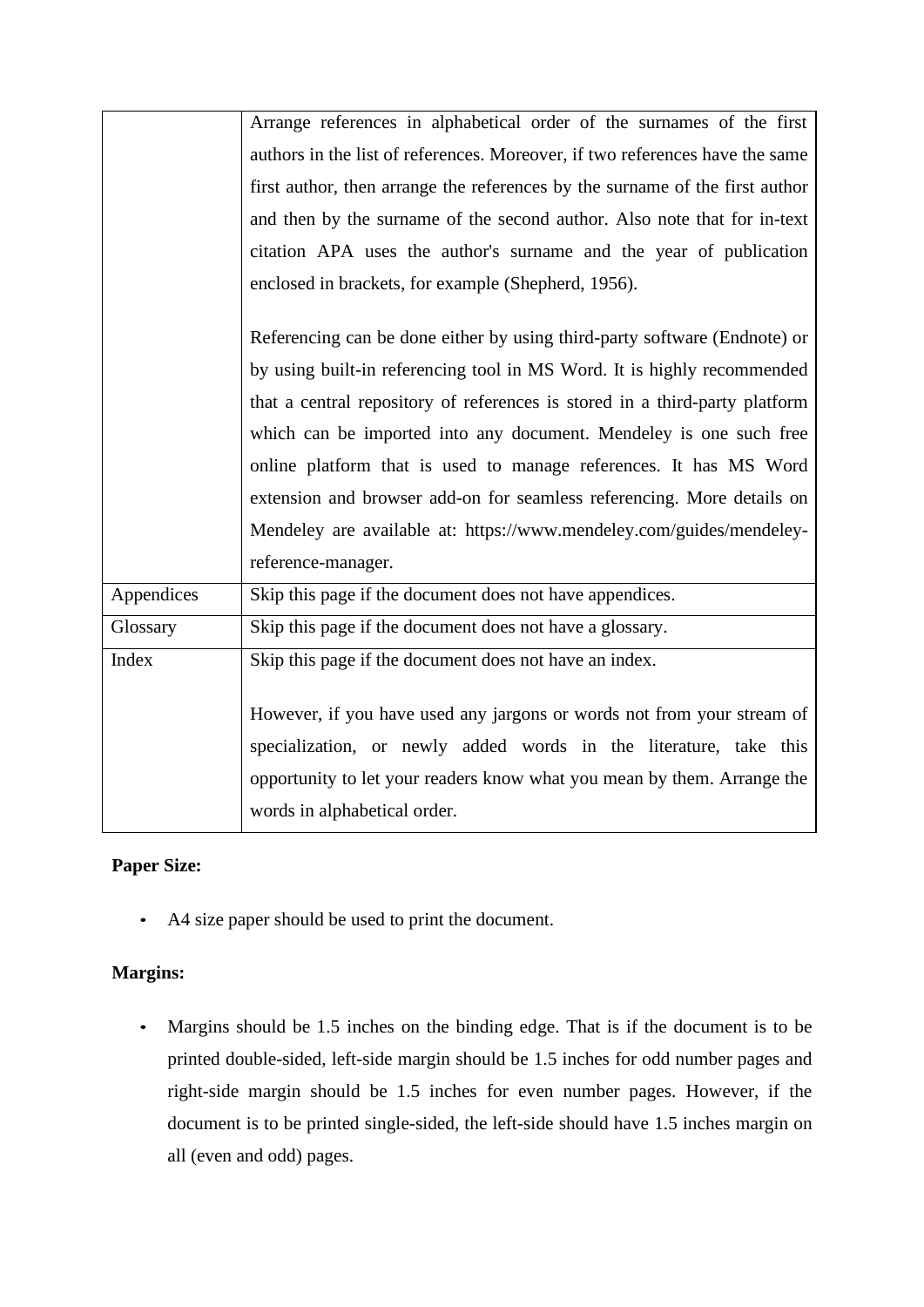

- All remaining margins should be 1 inch.
- Page numbers, headers, and footers can be within the above-described margins. However, a minimum gap of ½ inch is still required from the edge of pages.

#### **Binding:**

• Outside binding should be navy blue.

#### **Font:**

- Use Times New Roman with 12 font size. However, notes and captions should not be smaller than 10 points.
- Maintain consistency in the use of different typefaces for headings, footings, and titles.

#### **Line Spacing:**

- The spacing between lines should be 1.5 for the main body. However, headers, footnotes, tables, captions, and indented quotations should be single-spaced.
- Moreover, use single spacing for the front and back sections (nevertheless, 1.5) spacing can be used for appendices).

#### **Title page:**

- The format of the title page must be the same as the one given in the project template.
- The name of the degree should not be abbreviated. For example, write Bachelor of Engineering instead of B.E.
- The copyright notice  $\odot$  must be present on the title page with the project submission year.

#### <span id="page-8-0"></span>**Author's declaration:**

This page should include the following statement:

"We declare that we are the sole author(s) of this project report. It is the actual copy of the project report that was accepted by our supervisor(s) including any necessary revisions. We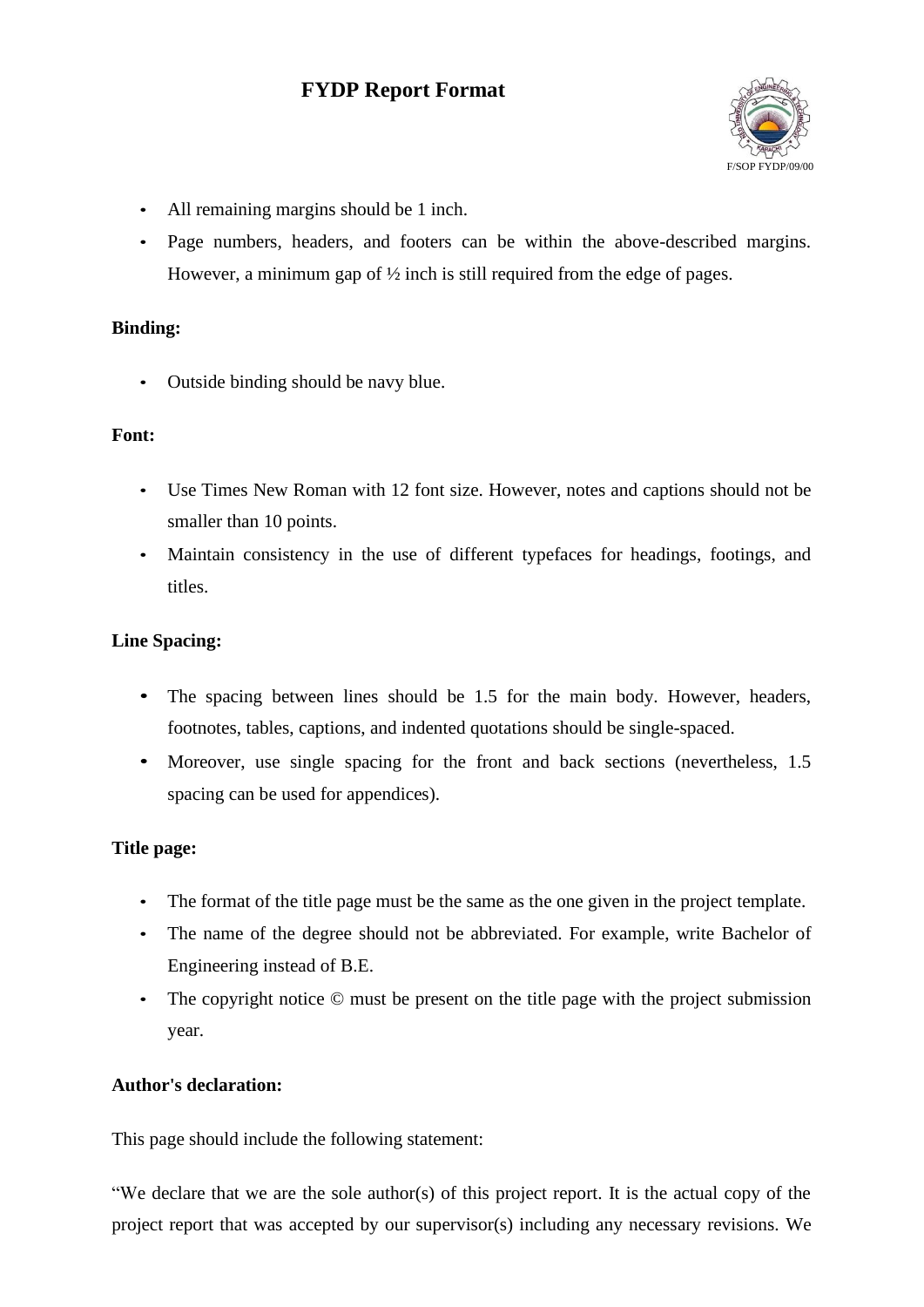also grant NED University of Engineering and Technology permission to reproduce and distribute electronic or paper copies of this project report."

#### **Equations:**

Use MathType in MS Word to type equations. Equations should also be numbered according to their chapter numbers. All equations should be indented form the left margin and equations numbers be aligned to the right-side margin on the same line and enclosed the equation numbers in small brackets. For instance, if equations are present in chapter three, then equation numbers will be like (3.1), (3.2), (3.3), etc. Do not use solid or dotted lines between equations and their equation numbers.

If you like to cite an equation in the middle of a sentence, then write "Eq." when referring to a single equation (or "Eqs." when referring to several equations) before the equation number. However, if the equation is to be cited at the beginning of a sentence, then write "Equation" (or "Equations" when referring to several equations) before the equation number.

For example, "The formula of the laminar flow is given in Eq. (3.1). This formula is valid for specific range of Reynolds number. Equation (3.2) gives the formula of turbulent flow. Moreover, formulas of heat transfer rate for turbulent flow are given in Eqs. (3.3) and (3.4)"

$$
R \bigcirc \!\!\!\!\! \bigcirc \!\!\!\! = \frac{P^{VD}}{\mu} \tag{3.6}
$$

#### **Other Considerations:**

- Every chapter or section should be beginning from a new page.
- The first chapter of the FYDP report should be "Introduction" and the last chapter should be "Conclusions". All chapters are the part of Main Body section of the report.
- American or British spelling and grammar can be used in the project; however, the author(s) should remain stick to one style throughout the document to maintain consistency.
- Words should not be divided from one page to the next page.
- Do not end a paragraph such that an isolated last line of the paragraph appears on the top of a page.
- Make sure that the document does not have an isolated heading at the bottom of the page that is not followed by its text on the same page.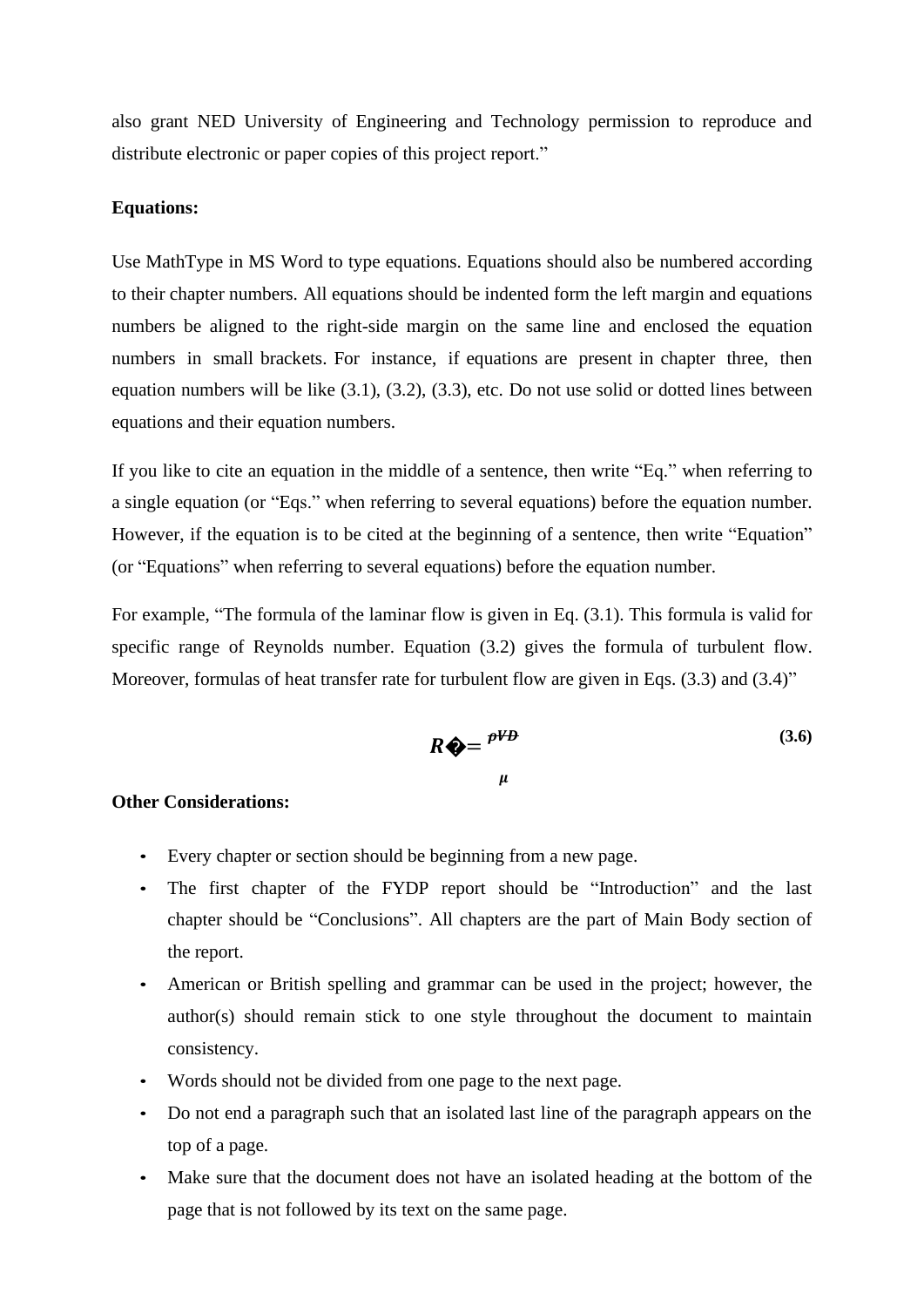

- If a graph, figure, table, chart, etc. is required to be printed in landscape form, then they should be oriented facing away from the binding edge of the paper.
- If a graph, figure, table, chart, etc. cannot be reduced to the standard Letter size page, an oversized sheet may be used; but it should be folded to end within the text area of the page.
- All graphs, figures, tables, charts, etc. should follow the margin limit as described above.
- Use *italics* style for words other than English except proper nouns.
- Any reference system can be selected but it should remain consistent throughout the document.
- References must appear in ascending order where they have first cited.
- Do not forget to write "THIS PAGE IS INTENTIONALLY LEFT BLANK" at the center of the blank pages, if any.
- If you have used copyrighted material beyond a reasonable limit (e.g., the use is affecting the market value of the copyrighted material, you have substantially used the copyrighted material, and/or you have used it for commercial purpose instead of nonprofit educational purpose), a letter of permission should be submitted for the copyrighted material. The permission should be obtained from the owner of the work.
- Use the standard template as given in the project template package.

## **Guidelines to use the template of final year project report (MS Word file):**

- Write your project details by replacing all text enclosed in square brackets in the project template file.
- Delete any text in the template that is written for your guidance.

#### **1. Heading Styles in FYDP template:**

FYDP template has 6 types of heading styles. Use Heading 1 style for chapters, Heading 2 style for sections, and Heading 3 style for sub-sections.

Headings 1 style is aligned to the center of the page while all other heading styles are aligned to left margins. You have the freedom to change the alignments of headings, font themes, and font sizes of these heading styles. You can do this by going to the Home tab,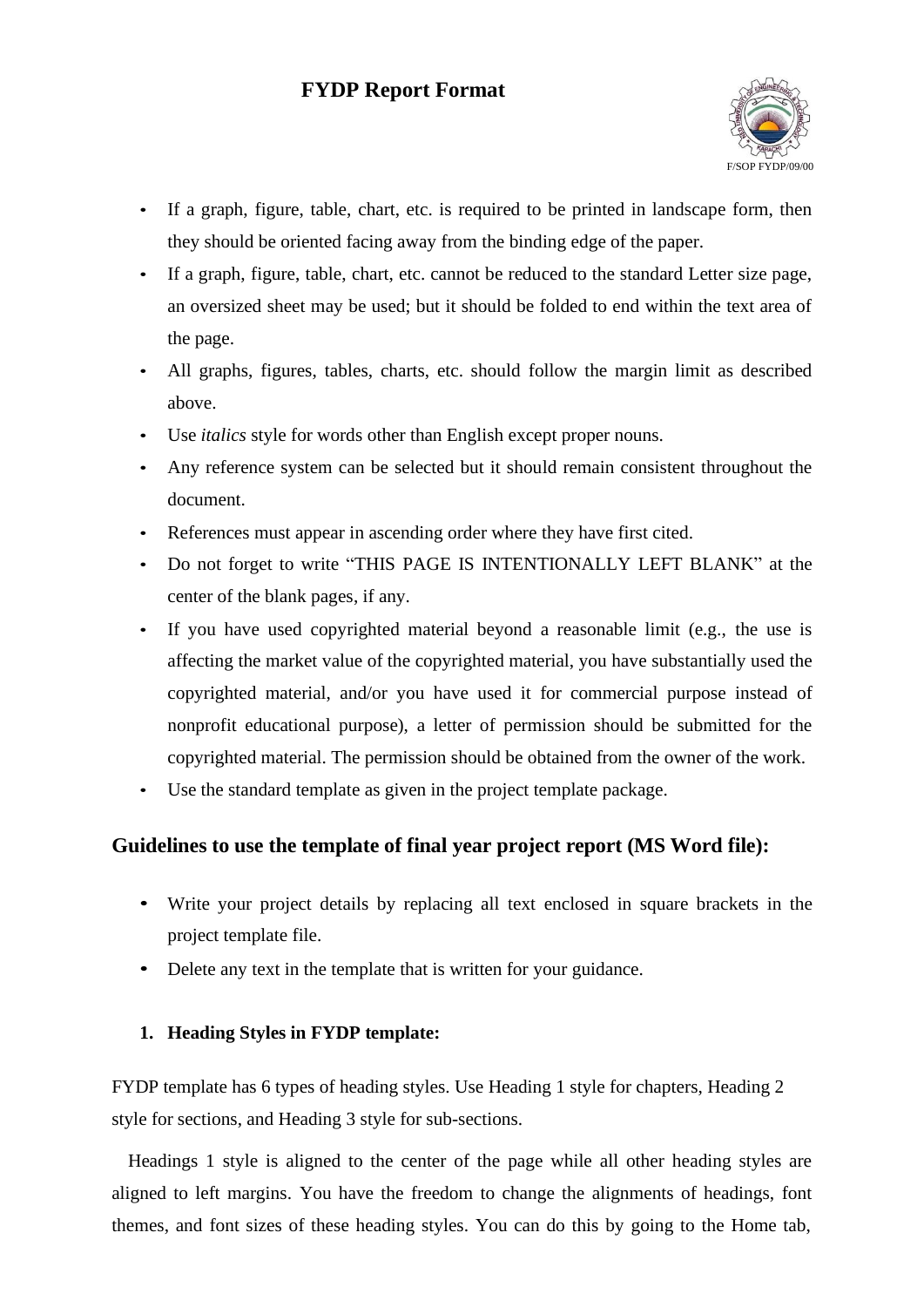where you will find the Style section. In this section, right-click on the heading style that you want to change. Then, click on the Modify button and make your desired modifications.

#### **2. Numbering of Headings in FYDP template:**

The numbering of headings in this template has been done according to the legal numbering format. You can choose a different numbering style. You may also skip numbering after the 3<sup>rd</sup> heading level.

#### **3. Table of Content:**

To update table of content, right click on the table, then click on "Update Field". Do not manually add/delete contents in the table of content.

#### **4. List of Figures and Tables:**

To update the list of figures or list of tables, right click on the list, then click on "Update Field". Do not manually add/delete text in these lists.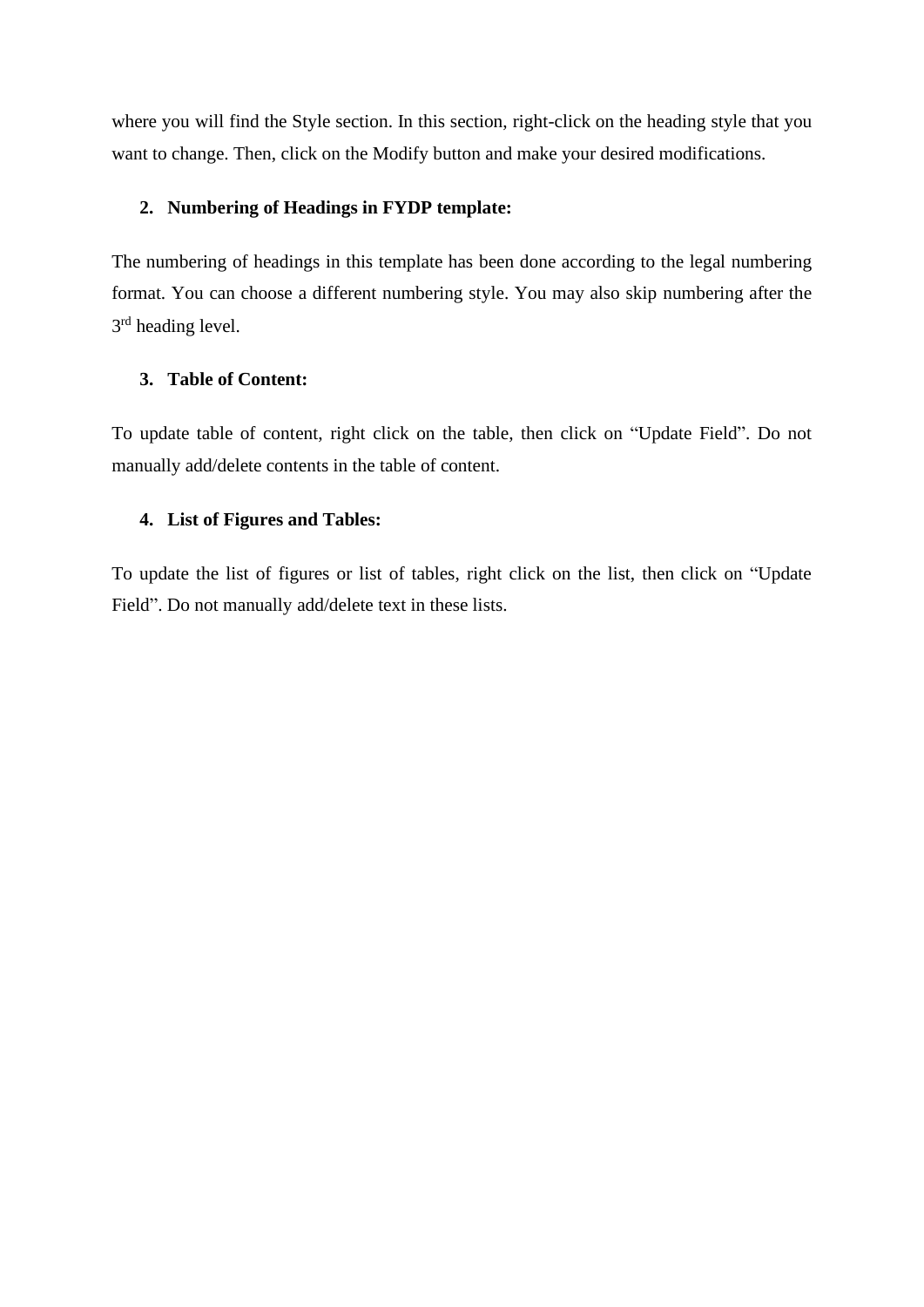

# FINAL YEAR PROJECT REPORT TEMPLATE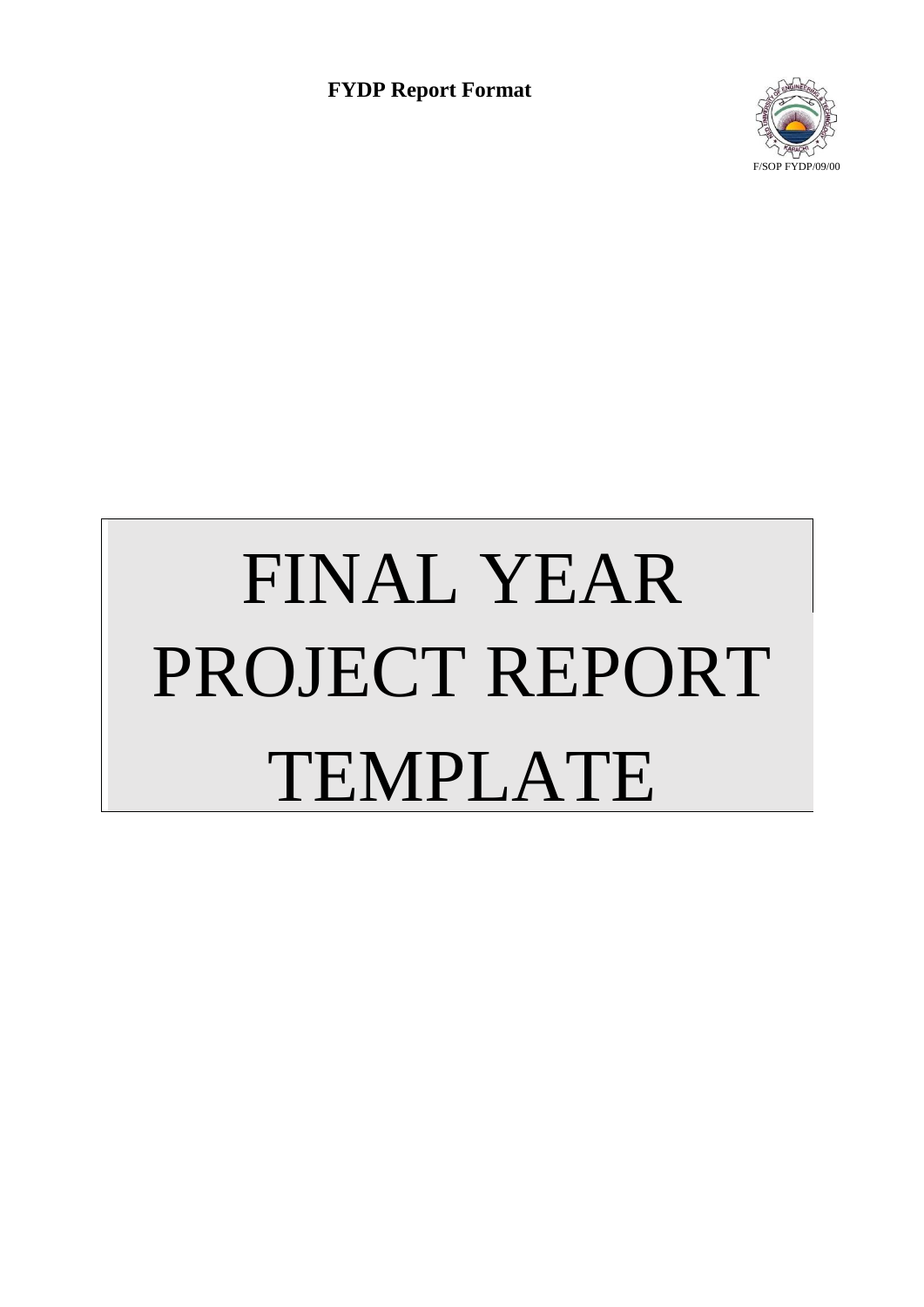## UNDERGRADUATE FINAL YEAR PROJECT REPORT

Department of

NED University of Engineering and Technology



**[Title of the Project]**

| <b>Group Number:</b> |  |
|----------------------|--|
|                      |  |

 $Batch: 20$  –  $- 20$ 

**Group Member Names:**

[Name of Student] [Seat Number]

[Name of Student] [Seat Number]

[Name of Student] [Seat Number]

[Name of Student] [Seat Number]

Approved by

……………………………………………………………………………………………...

[Name of Project Advisor]

[Designation of Advisor]

Project Advisor

© NED University of Engineering & Technology. All Rights Reserved – [Month Year]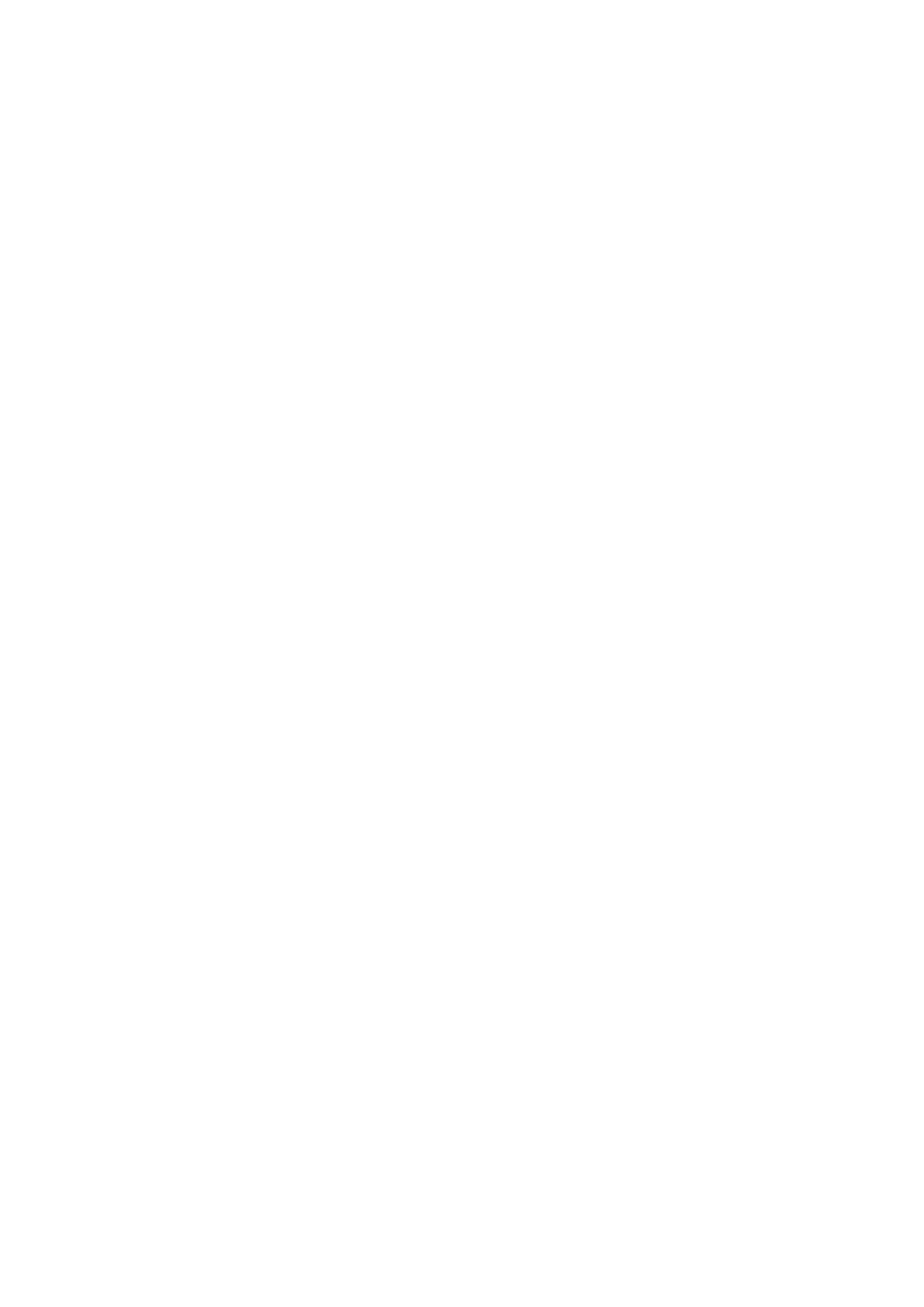## **Author's Declaration**

We declare that we are the sole authors of this project. It is the actual copy of the project that was accepted by our advisor(s) including any necessary revisions. We also grant NED University of Engineering and Technology permission to reproduce and distribute electronic or paper copies of this project.

| Signature and Date | Signature and Date | Signature and Date | Signature and Date |
|--------------------|--------------------|--------------------|--------------------|
|                    |                    |                    |                    |
|                    |                    |                    |                    |
|                    |                    |                    |                    |
| $\bullet$          | $\bullet$          | $\bullet$          |                    |
| [Name of Student]  | [Name of Student]  | [Name of Student]  | [Name of Student]  |
| [Seat Number]      | [Seat Number]      | [Seat Number]      | [Seat Number]      |
| [Email address]    | [Email address]    | [Email address]    | [Email address]    |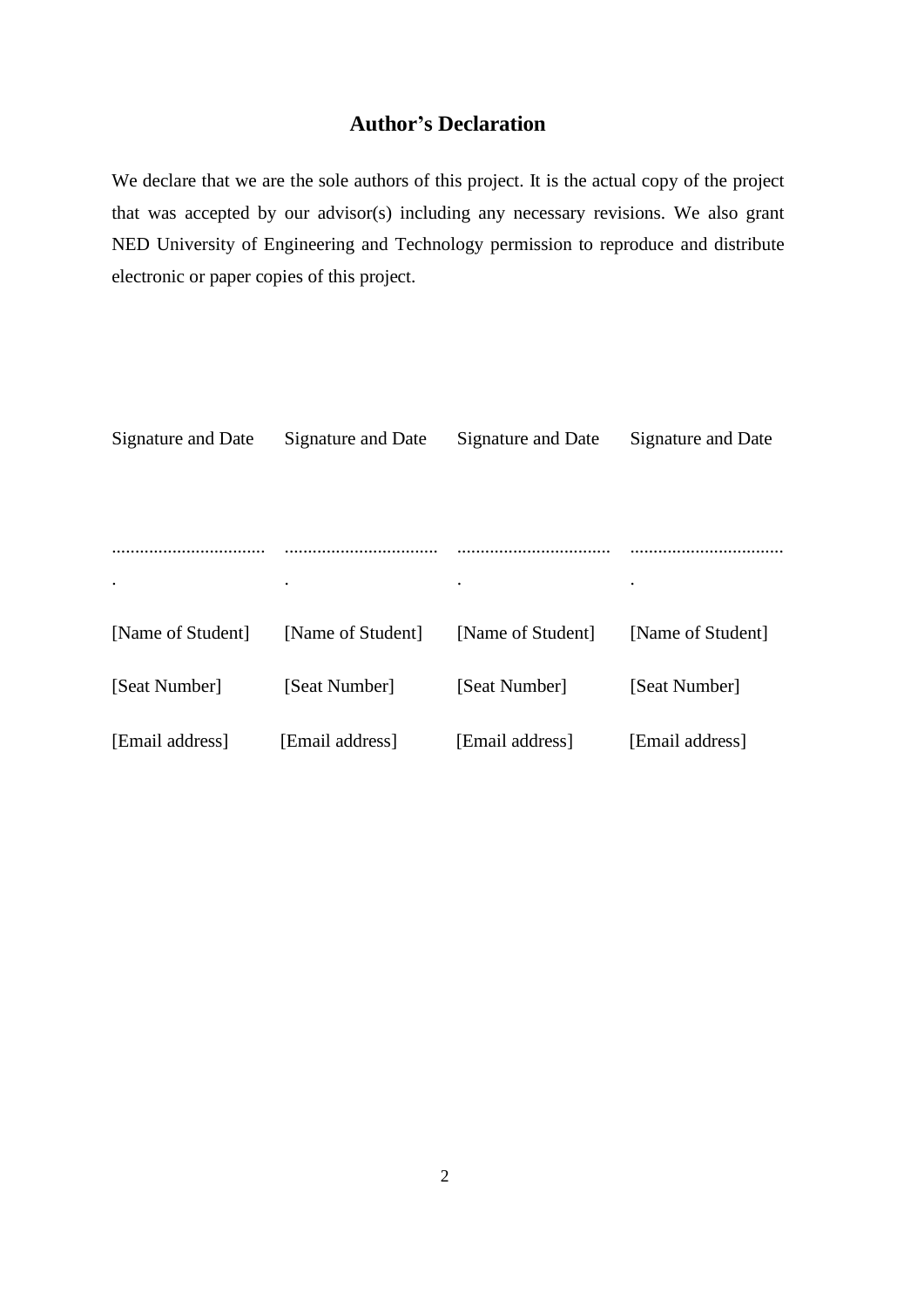

## **Statement of Contributions**

<span id="page-16-0"></span>[Mention here the contributions of each student in the project report work.]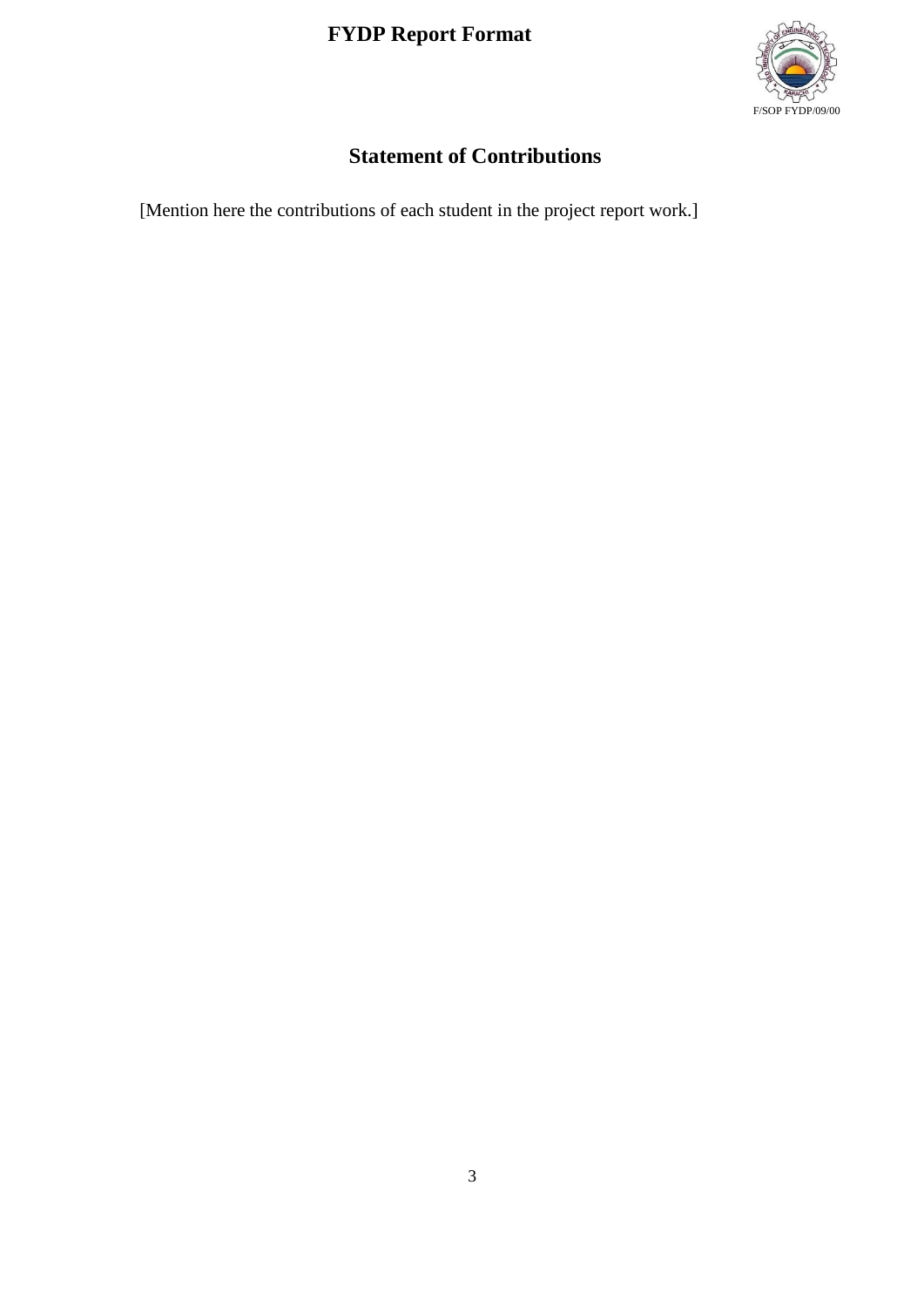## **Executive Summary**

<span id="page-17-0"></span>Write the summary of report here. Limit the summary to 350 words and use singlespacing between lines. It should include the following details:

- 1. Problem statement
- 2. Background information
- 3. Methodology used to solve the problem
- 4. Major findings
- 5. Conclusions

It should give a clear idea to the reader about what is included in the report without providing excessive details. Do not include citations, figures or cross references to tables and figures in the summary.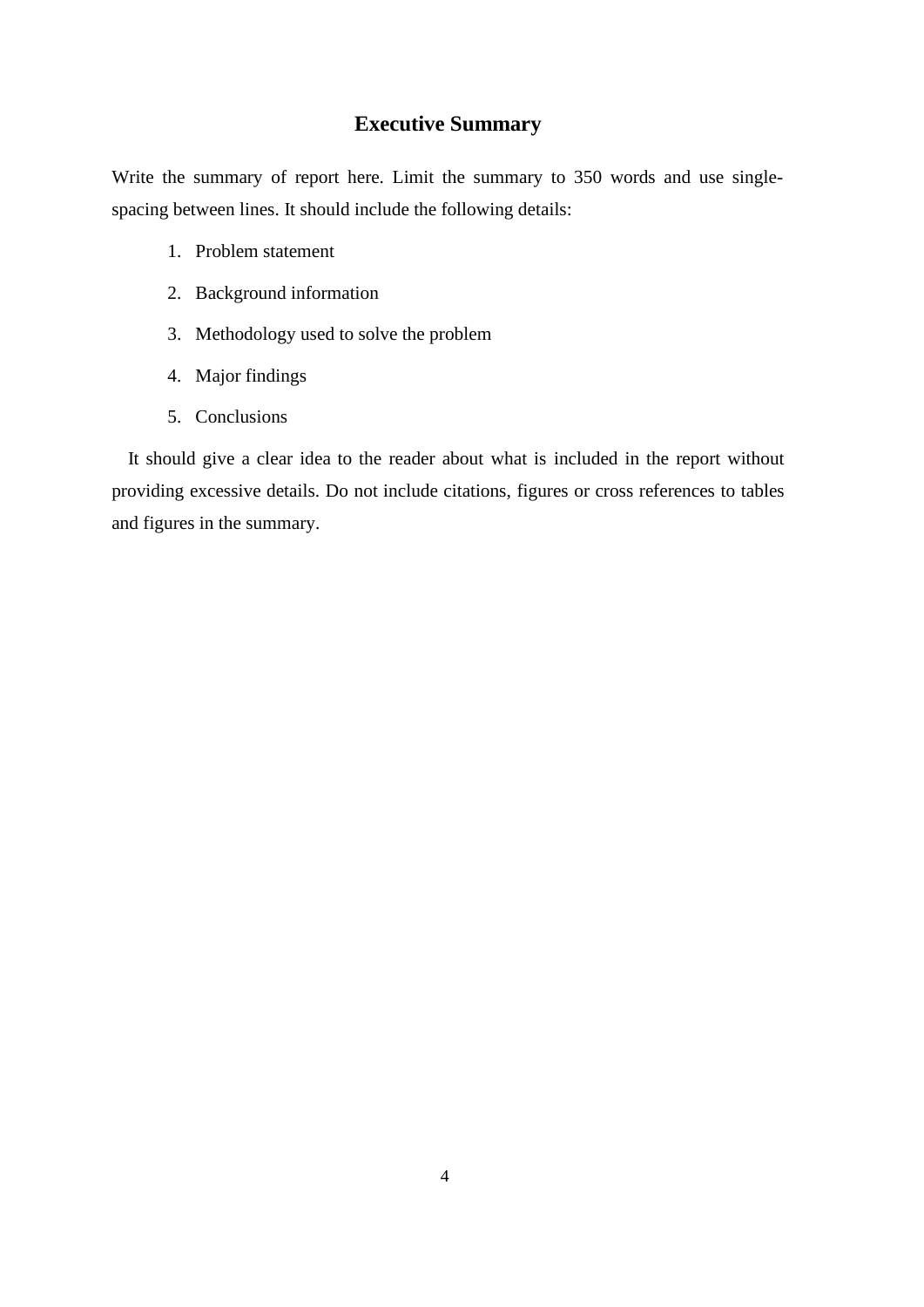

## **Acknowledgments**

<span id="page-18-0"></span>[Write the acknowledgments here. Use single-spacing between lines. You can acknowledge any faculty member, any national or international organization, or sponsor for helping you out in completion of this project. They may have provided you valuable resources in the form of data, personal experience, disciplinary expertise, instruments, or technical support. Ideally it should be one or two short paragraphs.]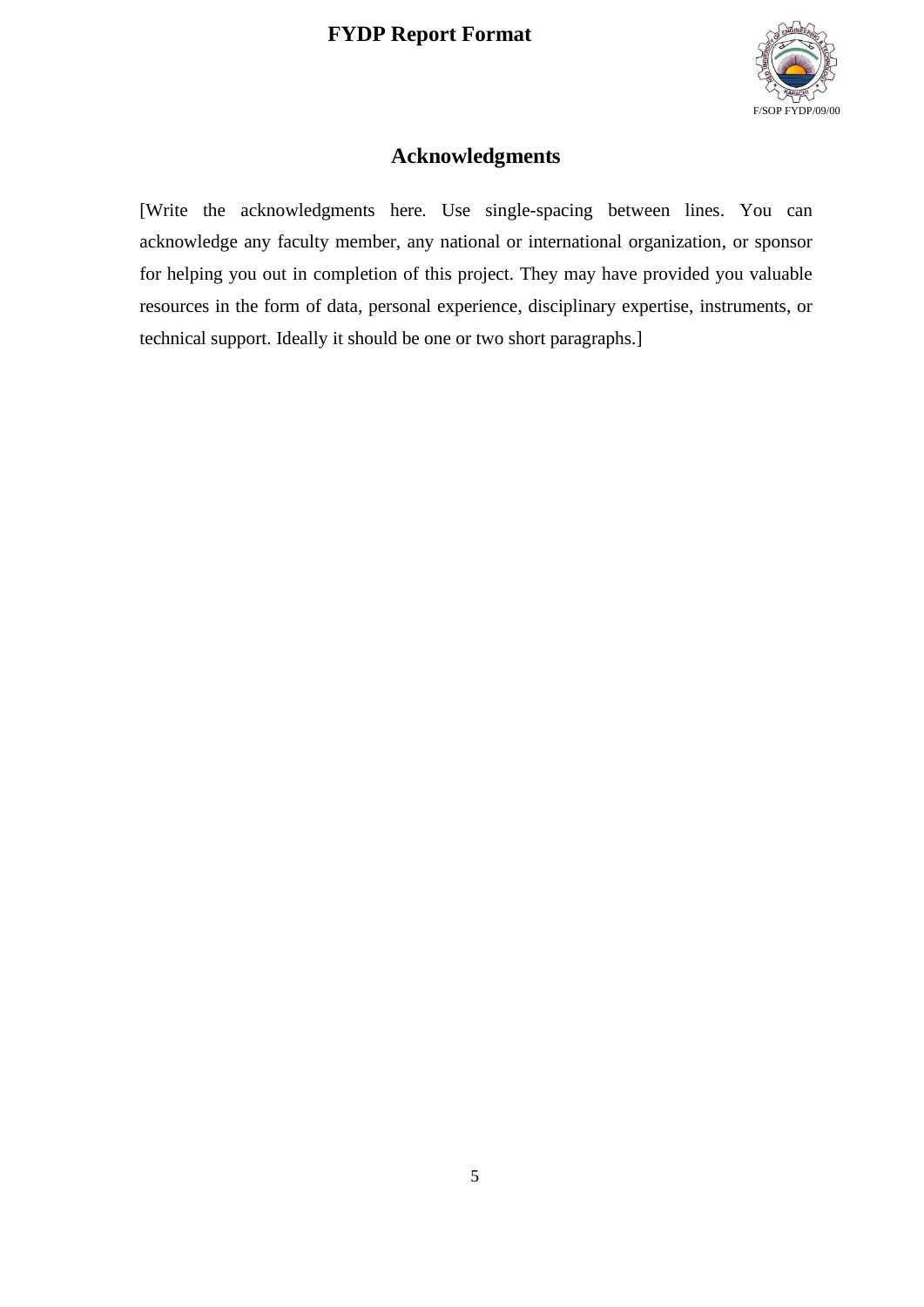## **Dedication [Optional]**

<span id="page-19-0"></span>[Write dedication here. You may want to dedicate this work to immediate family members or members of a board or society that works for your cause. Ideally, it should be only one or two lines in length. However, if you do not wish to include a dedication, delete this page. After deleting this page and updating the table of contents, this page will automatically disappear from the table of content. In case, you have decided to delete this page, the table of contents should begin from page v.]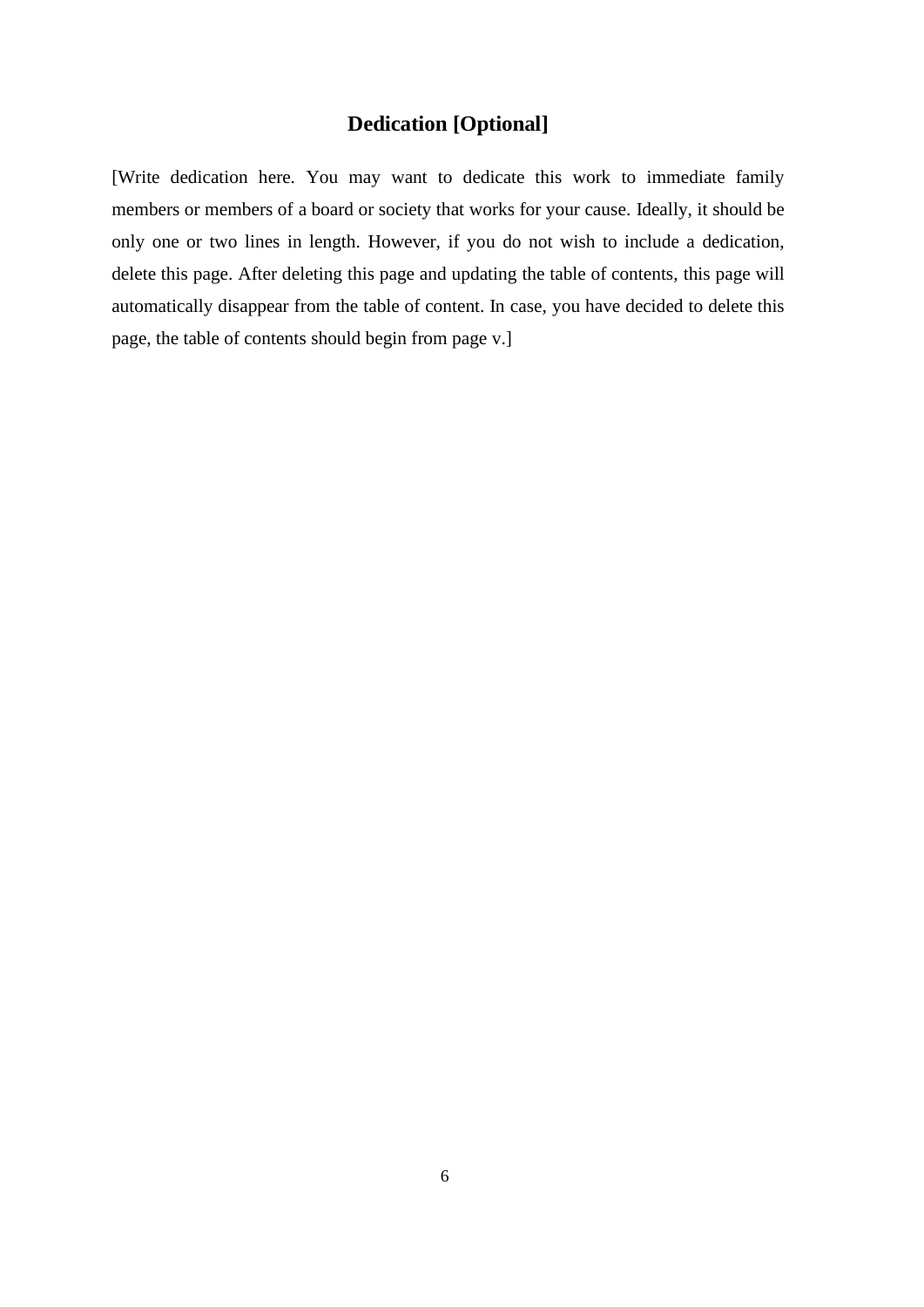

## **Table of Contents**

<span id="page-20-0"></span>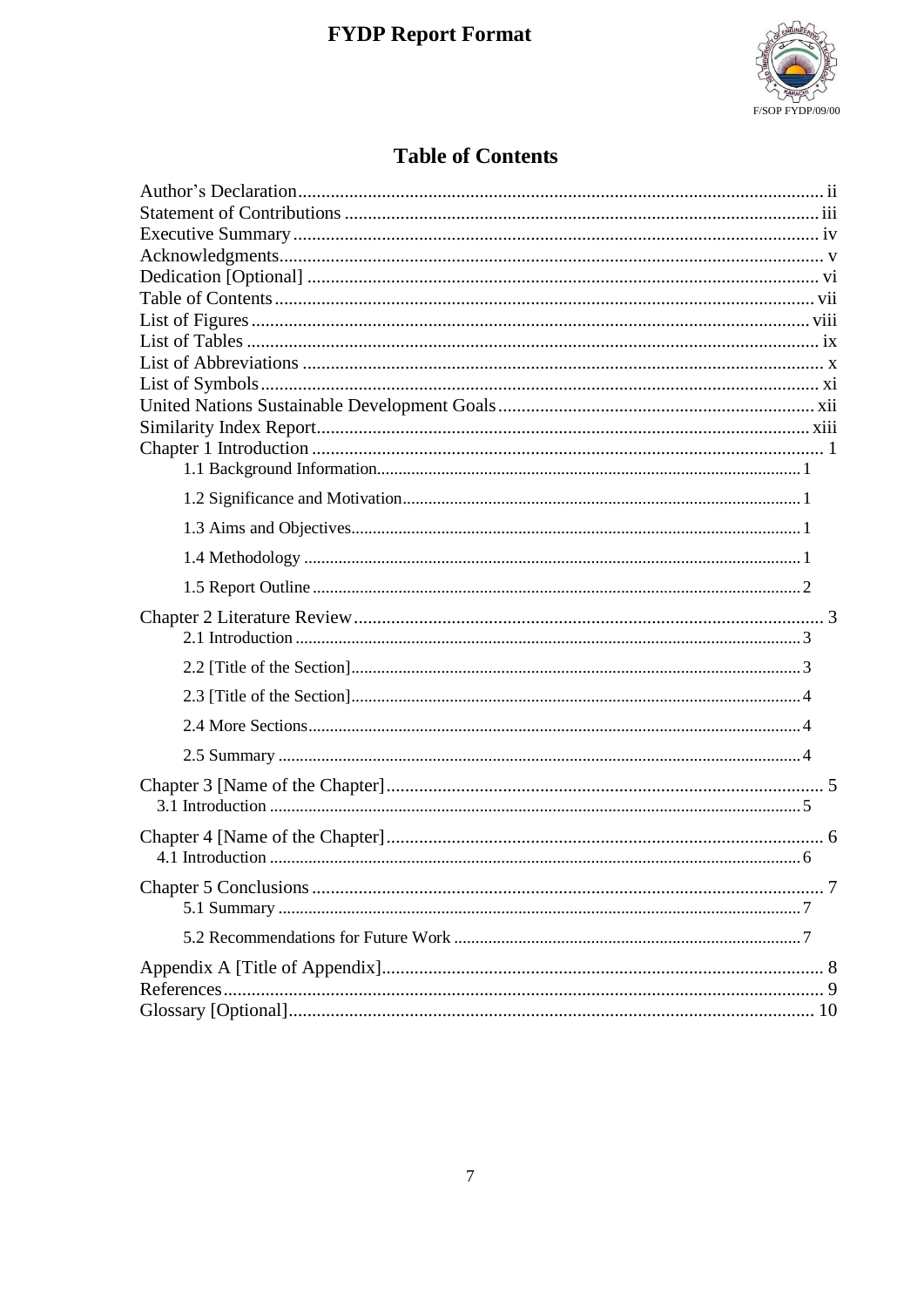## **List of Figures**

<span id="page-21-0"></span>

| Figure 1: Trend of Monthly Average High and Low Temperatures in Karachi (Shepherd, |  |
|------------------------------------------------------------------------------------|--|
|                                                                                    |  |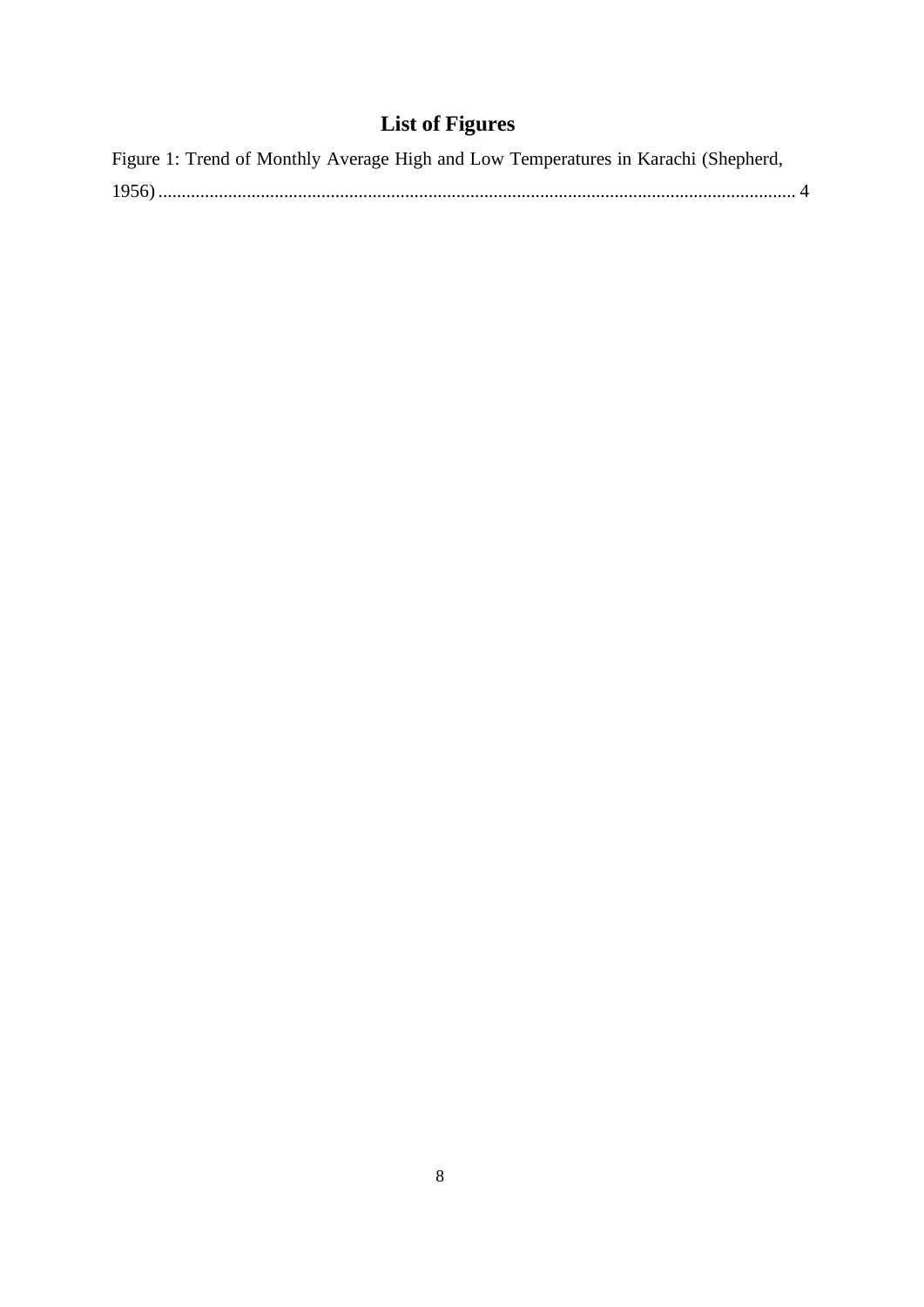

## **List of Tables**

<span id="page-22-0"></span>

|--|--|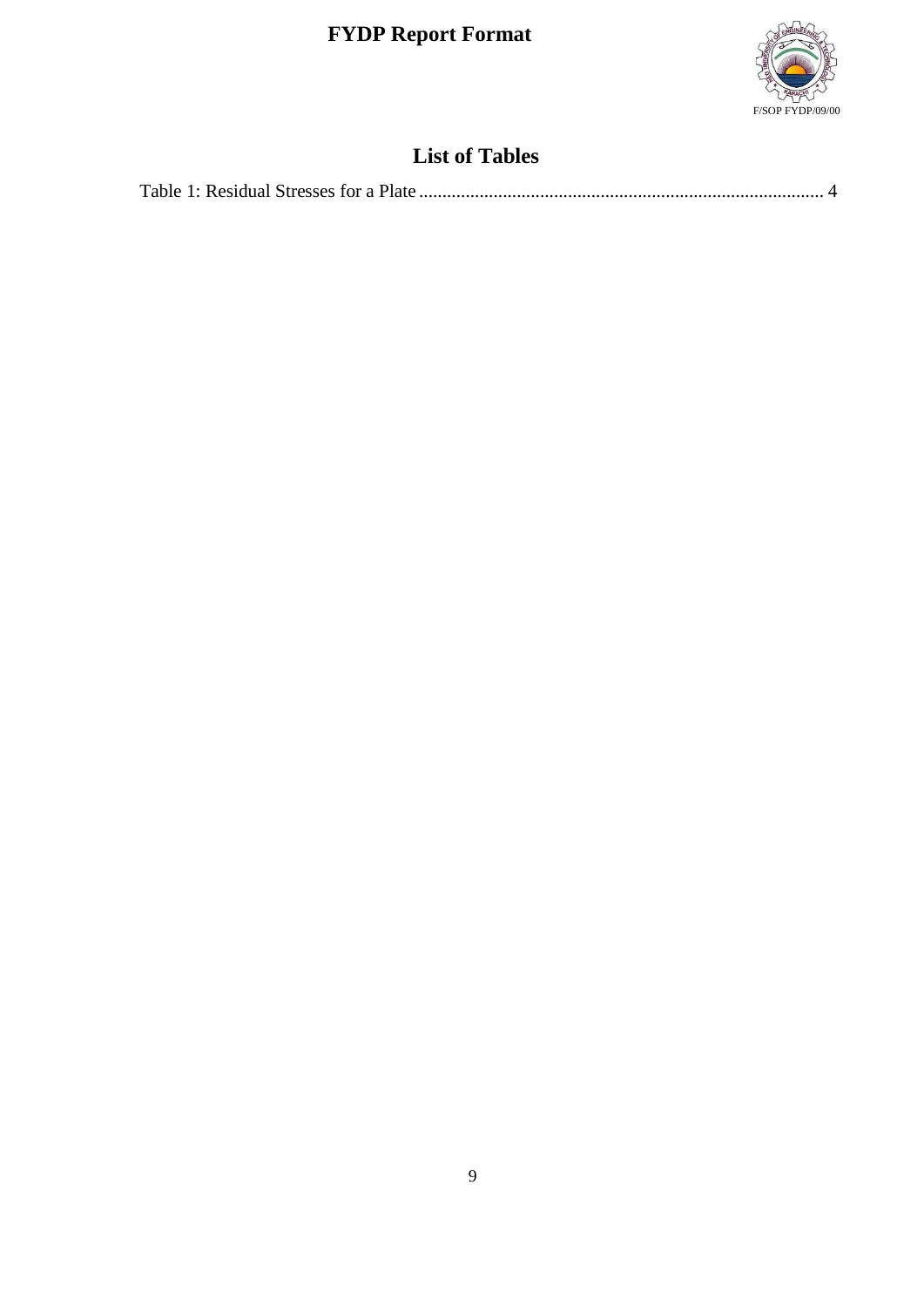## **List of Abbreviations**

- <span id="page-23-0"></span>**FPC** Flat Plate Collector
- **TSS** Tubular Solar Still
- **EPBP** Economic Payback Period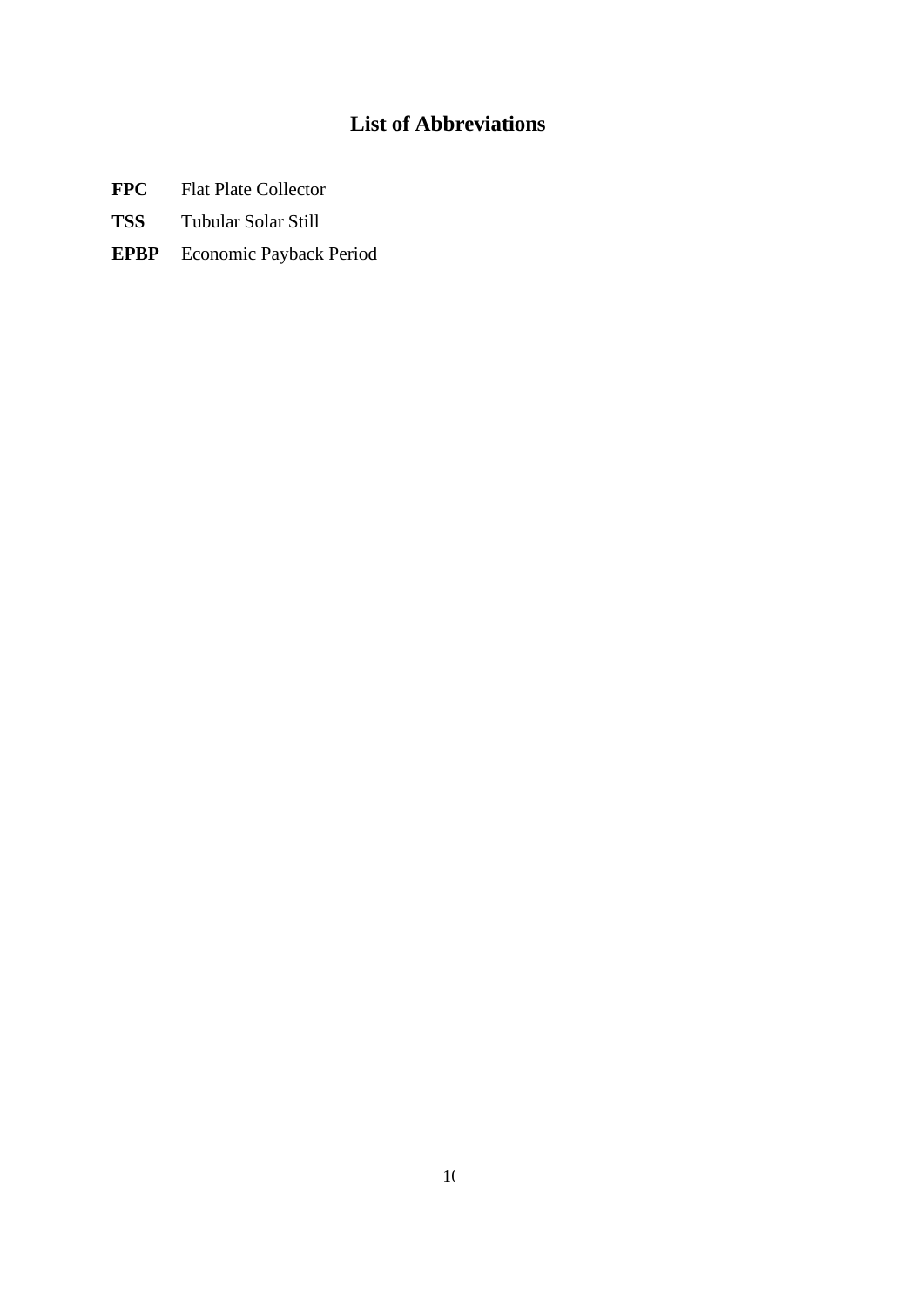

## **List of Symbols**

## Symbols

| $\overrightarrow{u}$ | Velocity Vector $\binom{m}{s}$                                   |
|----------------------|------------------------------------------------------------------|
| T                    | Temperature $(K)$                                                |
| g                    | Gravitational Acceleration $\left( = -9.8 \frac{m}{s^2} \right)$ |

## Greek

| $\sigma$ | Normal Stresses $(Pa)$                   |
|----------|------------------------------------------|
| ψ        | <b>Streamline Function</b>               |
| ß        | Tilt of Plate ( <i>degrees</i> $\circ$ ) |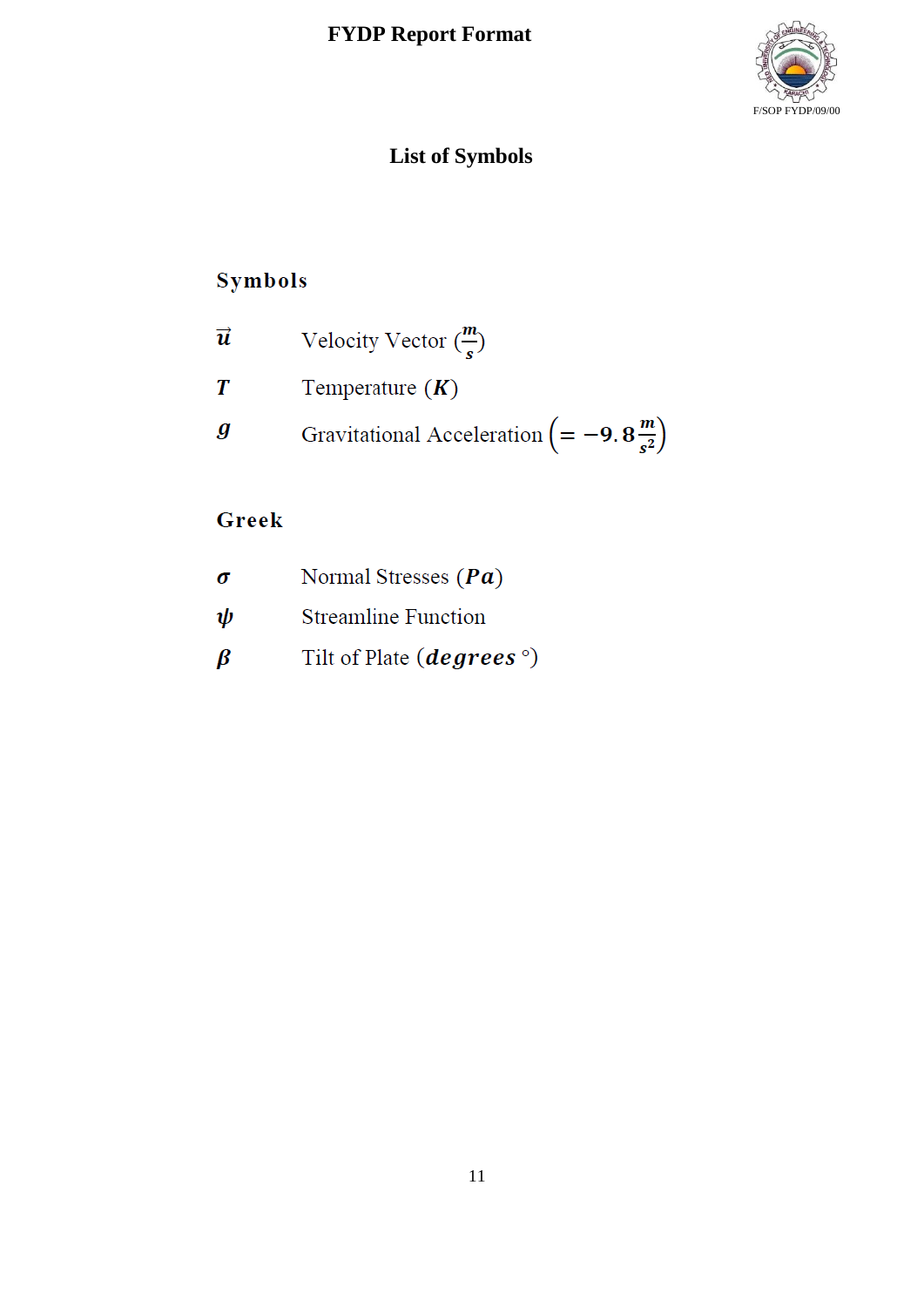## **United Nations Sustainable Development Goals**

<span id="page-25-0"></span>The Sustainable Development Goals (SDGs) are the blueprint to achieve a better and more sustainable future for all. They address the global challenges we face, including poverty, inequality, climate change, environmental degradation, peace and justice. There is a total of 17 SDGs as mentioned below. Check the appropriate SDGs related to the project.

| $\Box$ | No Poverty                                    |
|--------|-----------------------------------------------|
|        | Zero Hunger                                   |
|        | Good Health and Well being                    |
|        | <b>Quality Education</b>                      |
|        | <b>Gender Equality</b>                        |
|        | <b>Clean Water and Sanitation</b>             |
|        | Affordable and Clean Energy                   |
|        | Decent Work and Economic Growth               |
|        | Industry, Innovation and Infrastructure       |
|        | Reduced Inequalities                          |
|        | <b>Sustainable Cities and Communities</b>     |
|        | <b>Responsible Consumption and Production</b> |
|        | <b>Climate Action</b>                         |
|        | Life Below Water                              |
|        | Life on Land                                  |
|        | Peace and Justice and Strong Institutions     |
|        |                                               |

□ Partnerships to Achieve the Goals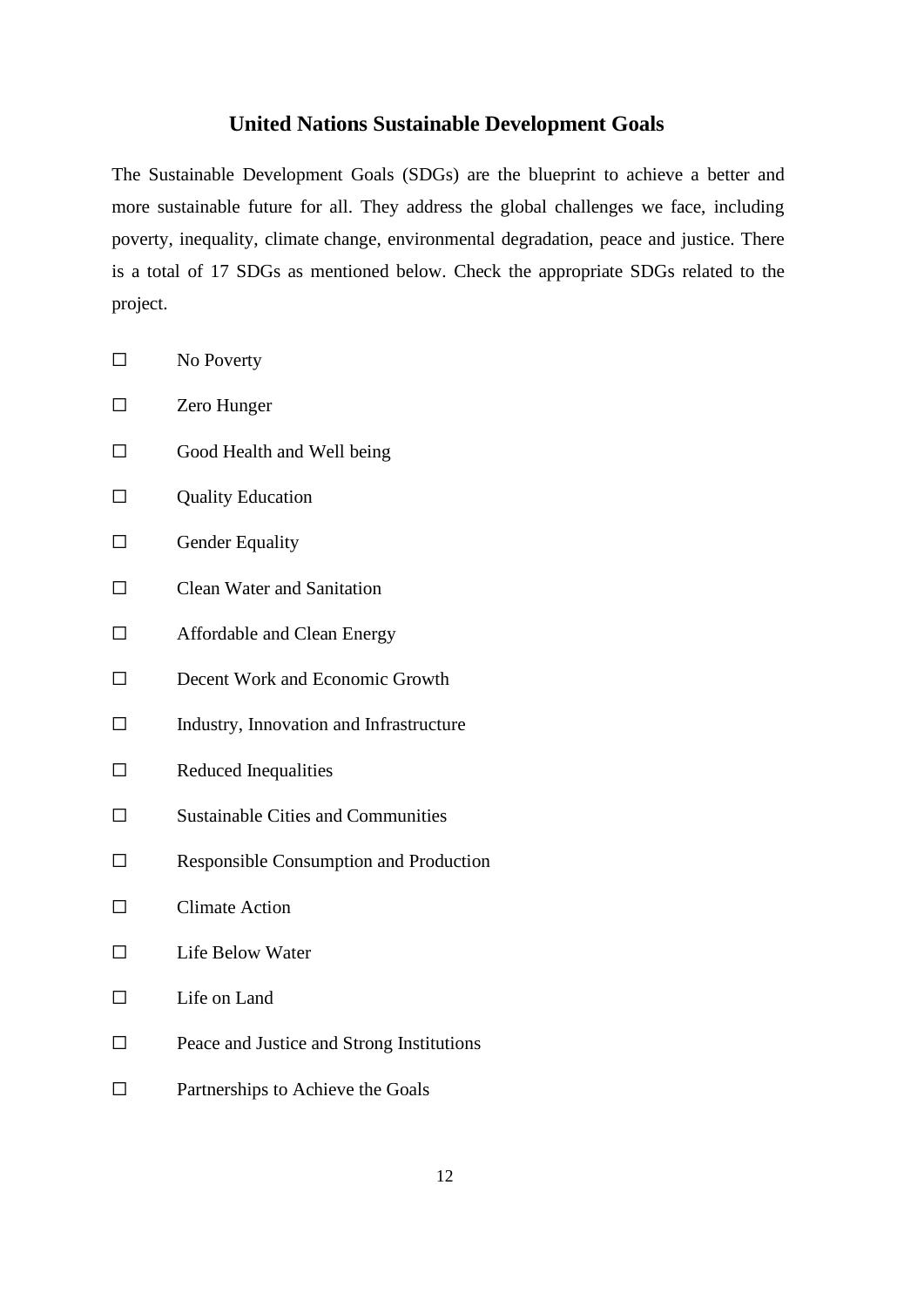

## **Similarity Index Report**

<span id="page-26-0"></span>Following students have compiled the final year report on the topic given below for partial fulfillment of the requirement for Bachelor's degree in \_\_\_\_\_\_\_\_\_\_\_\_\_\_\_\_\_

| <b>Project Title</b> |                     |  |                    |  |
|----------------------|---------------------|--|--------------------|--|
|                      | S. No. Student Name |  | <b>Seat Number</b> |  |
|                      |                     |  |                    |  |
| 2.                   |                     |  |                    |  |
| 3.                   |                     |  |                    |  |
| 4.                   |                     |  |                    |  |

This is to certify that Plagiarism test was conducted on complete report, and overall similarity index was found to be less than 20%, with maximum 5% from single source, as required.

Signature and Date

..................................

[Name of Advisor]

13 [Plagiarism Test must be conducted on the project report by the project advisor using Turnitin Software, or any other software approved by the university. Project Advisor is required to sign the Plagiarism Certificate if the similarity is found as per rules defined in the guidelines. Plagiarism report must be included (only the first and last page) generated by Turnitin. A sample of the plagiarism test report is provided with the FYDP template package.]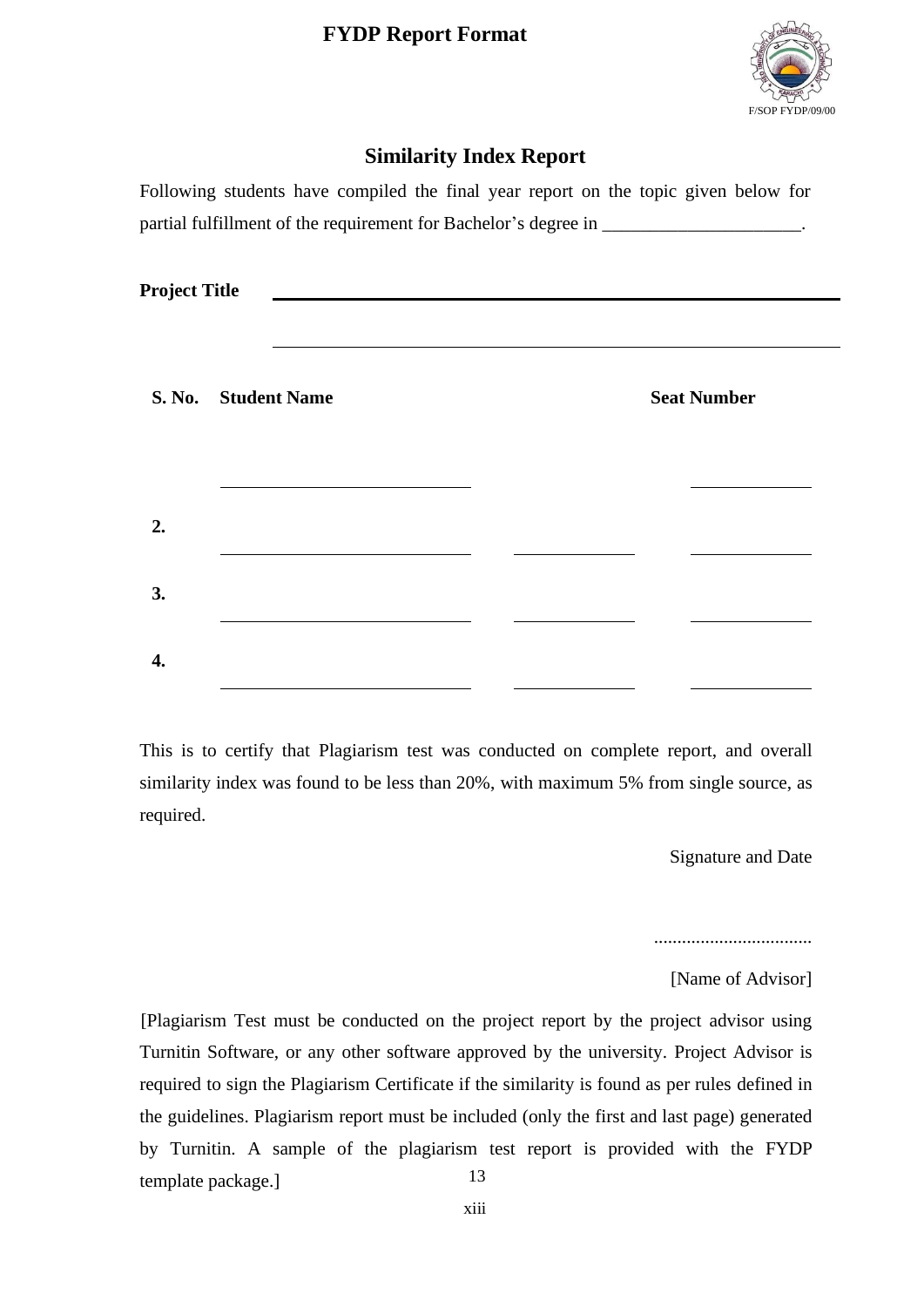[Attach here the first and last page of the plagiarism report generated by Turnitin.]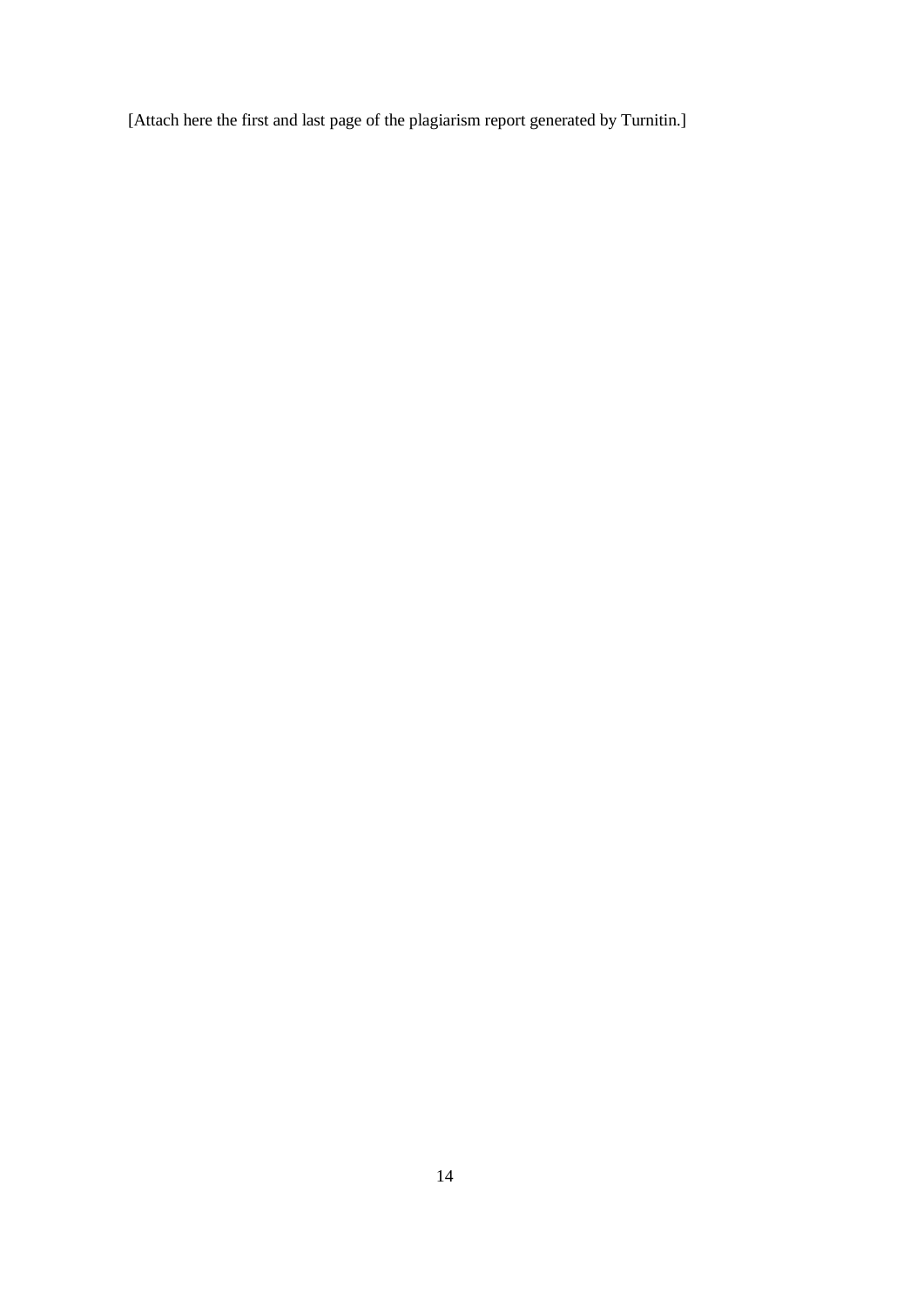

## **Chapter 1 Introduction**

#### <span id="page-28-1"></span><span id="page-28-0"></span>**1.1 BackgroundInformation**

A project report usually contains five or six chapters. Chapters should be divided into sections that should be numbered according to their chapter numbers. For instance, the numbering of sections of chapter one should be 1.1, 1.2, 1.3, etc.

The first chapter should be "Introduction" and it should provide the background information related to the project. The first section of the Introduction chapter should be titled "Background Information". While the other sections should be "Significance and Motivation", "Aims and Objectives", "Methodology" and "Report Outline/Scope" of the Project. It should inform the readers what you did in the project, why you did it, and how you achieved it. This chapter provides a broad overview on what is discussed in the report.

#### <span id="page-28-2"></span>**1.2 Significance and Motivation**

The second section of the chapter one should be "Significance and Motivation". It should include the importance of the project and its benefits.

Subsections should have numbering in accordance with its chapter and section number. For example, the numbering of subsections in section two of chapter one should be like 1.2.1, 1.2.2, 1.2.3, etc. It is not recommended to have only a single subsection in a section.

#### <span id="page-28-3"></span>**1.3 Aims and Objectives**

The third section of the chapter one should be "Aims and Objectives".

#### <span id="page-28-4"></span>**1.4 Methodology**

The fourth section of the chapter one should be "Methodology". It should include the details of the methodology that you have used to solve the problem.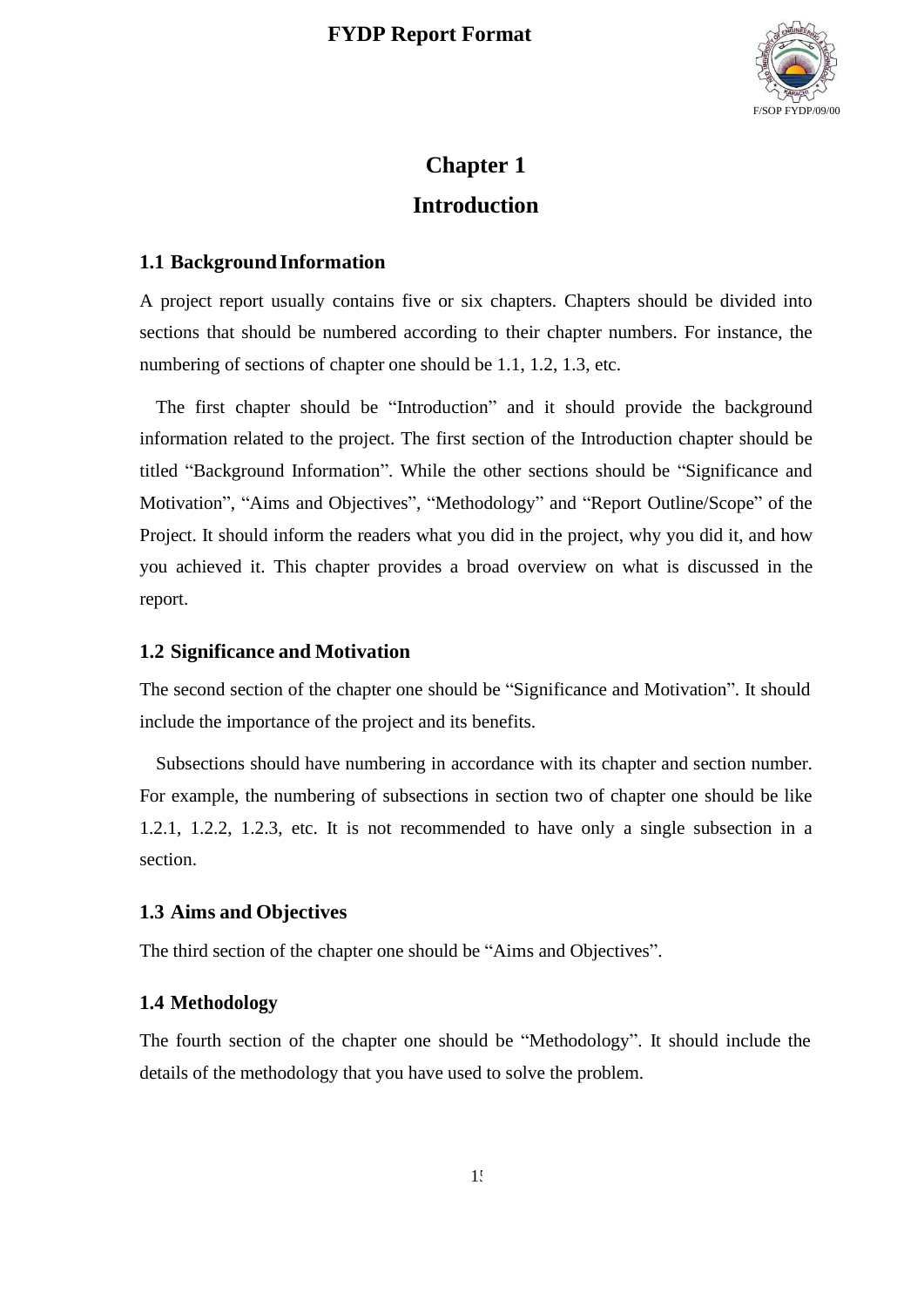## <span id="page-29-0"></span>**1.5 Report Outline**

The fifth section of the chapter one should be "Report Outline". It should include the scope of the project and explain the general outline of the report by highlighting the content that is covered in different chapters and sections.

Kindly include more sections in the Introduction chapter if you prefer.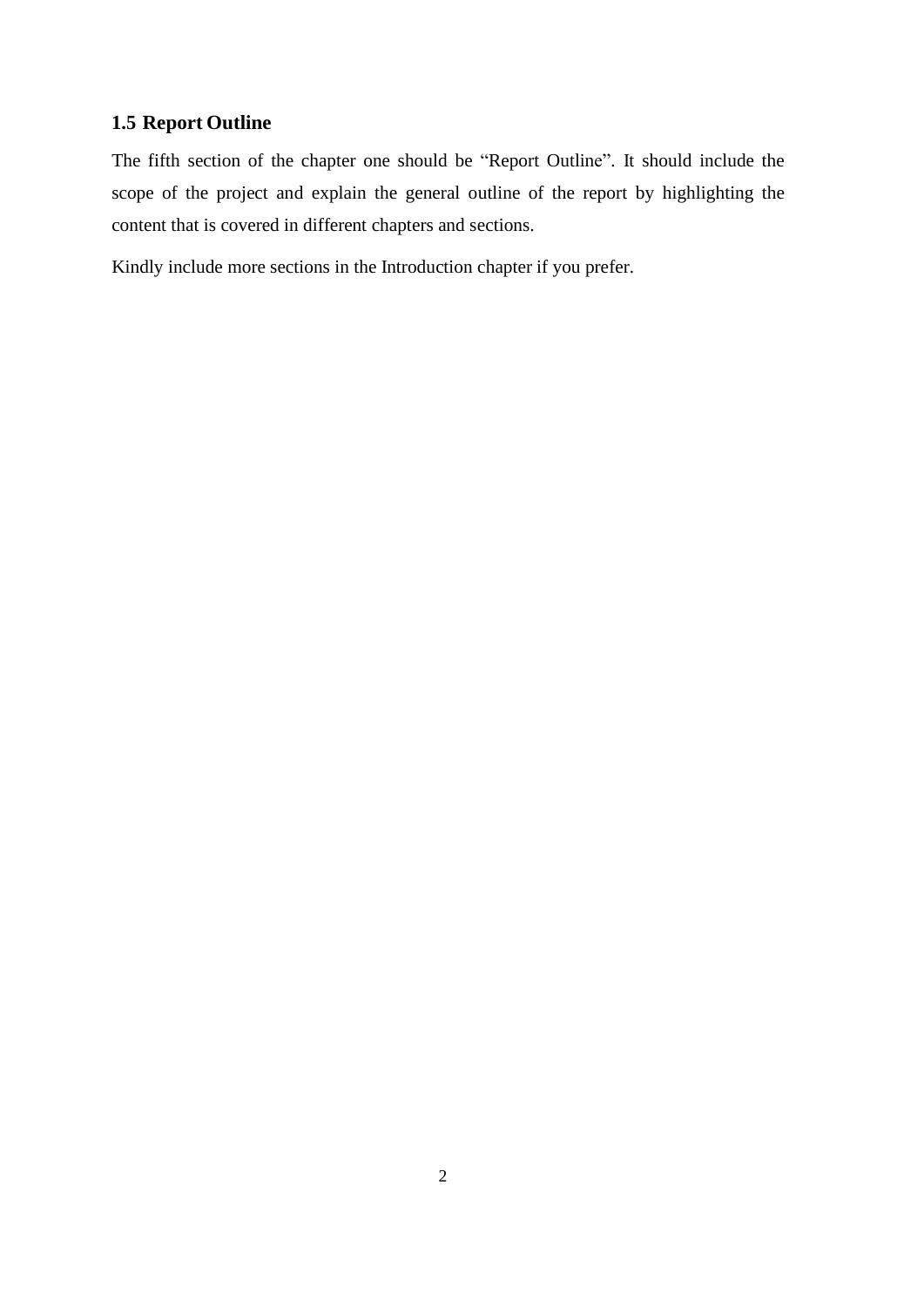

## **Chapter 2 Literature Review**

#### <span id="page-30-1"></span><span id="page-30-0"></span>**2.1 Introduction**

Except for the Introduction chapter (first chapter) and the Conclusion chapter (last chapter), all other chapters should have first section titled "Introduction" and last section titled "Summary/Conclusions". In Introduction sections, discuss the content of chapters such that the readers will have an idea about what is discussed in the chapters. This allows the readers to know in advance if the chapter is relevant to their interests. On the other hand, the Summary sections discuss what has been achieved in the chapters. Write the Summary sections by keeping in mind that many readers do not have time to read the complete chapters; therefore, they only read Summary sections to get an overview. Consequently, include the most important achievements and aspects in these sections and use past tense to write Summary sections.

The goal of this chapter is you discuss how your work is different from the work already done in the field. You should present a critical review on the past work on your topic. This chapter will in return help students to gather updated knowledge on the project and this will enable them to understand the limitations of previous work done on your topic.

## <span id="page-30-2"></span>**2.2 [Title of the Section]**

A sample graph is shown in the [Figure](#page-31-3) 1. Always use the "Insert Caption" option to insert the figure label and numbering automatically. This will also automatically update them in the List of Figures. Captions of figures should be given on the bottom of the figures. To refer to a figure in the text go to References in the Ribbon, then click on Cross-reference, then select Figure in Reference type, then select Only label and number in Insert reference to.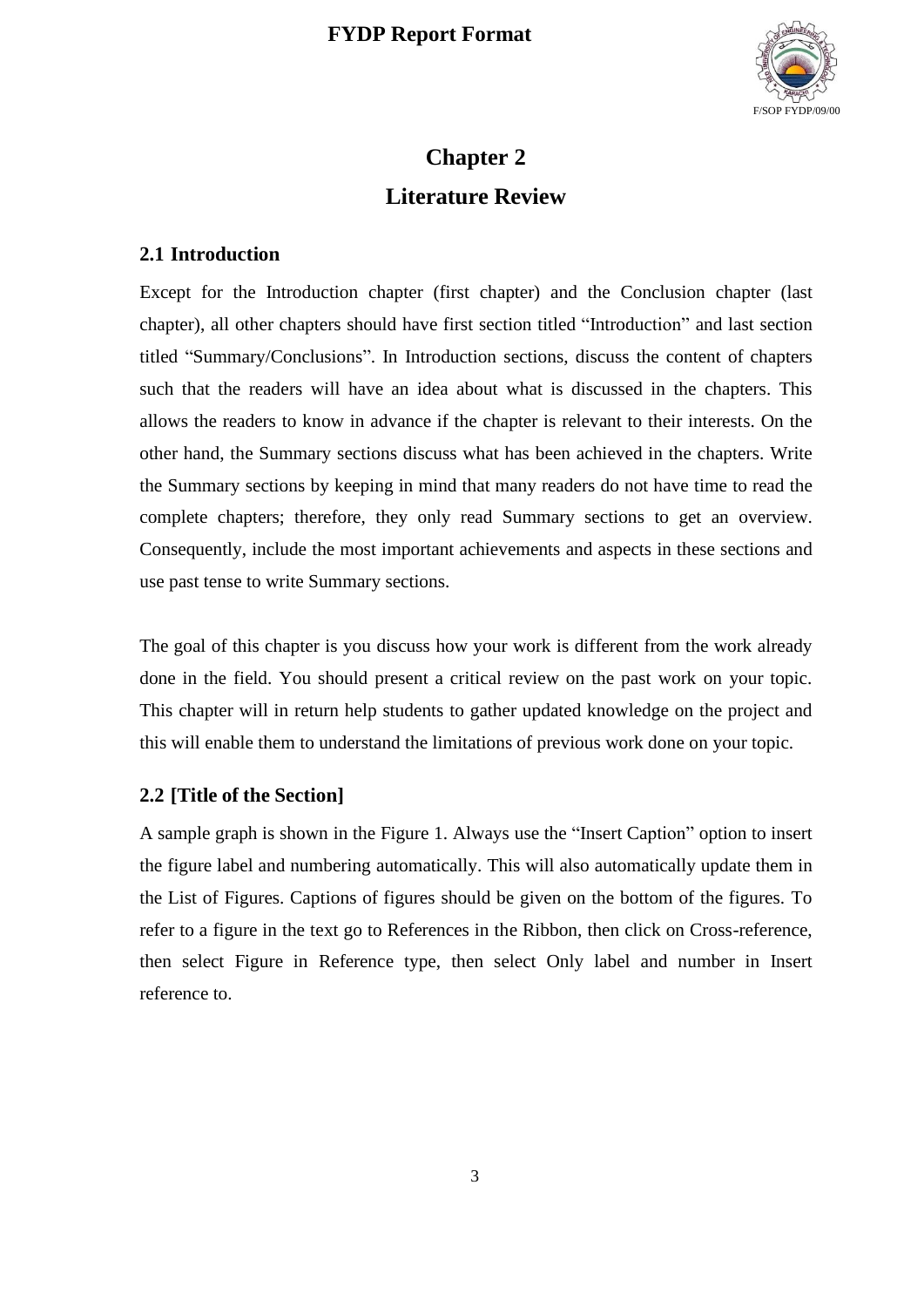

<span id="page-31-3"></span>**Figure 1: Trend of Monthly Average High and Low Temperatures in Karachi (Shepherd, 1956)**

#### <span id="page-31-0"></span>**2.3 [Title of the Section]**

A sample table is shown in the [Table](#page-31-4) 1. Always use the "Insert Caption" option to insert the figure label and numbering automatically. This will also automatically update them in the List of Figures. Captions of tables should be given on the top of the tables. To refer to a table in the text go to References in the Ribbon, then click on Cross-reference, then select Table in Reference type, then select Only label and number in Insert reference to.

<span id="page-31-4"></span>**Table 1: Residual Stresses for a Plate**

| <b>Orientation</b> | $\sigma_{\hat{\bullet}}(MPa)$ | $\sigma_{\hat{\Phi}}(MPa)$ | $\tau_{\hat{\Phi}\hat{\Phi}}(MPa)$ | $\tau_{\hat{\Phi}\hat{\Phi}}(MPa)$ | $\tau_{\hat{\Phi}\hat{\Phi}}(MPa)$ |
|--------------------|-------------------------------|----------------------------|------------------------------------|------------------------------------|------------------------------------|
| Λ٥                 | $-0.282$                      | $-0.143$                   |                                    |                                    |                                    |
| $90^\circ$         | 0.282                         | 0.143                      |                                    |                                    |                                    |

#### <span id="page-31-1"></span>**2.4 More Sections**

Include sections as appropriate to your literature review.

#### <span id="page-31-2"></span>**2.5 Summary**

Last section of each chapter should be Summary or Conclusion.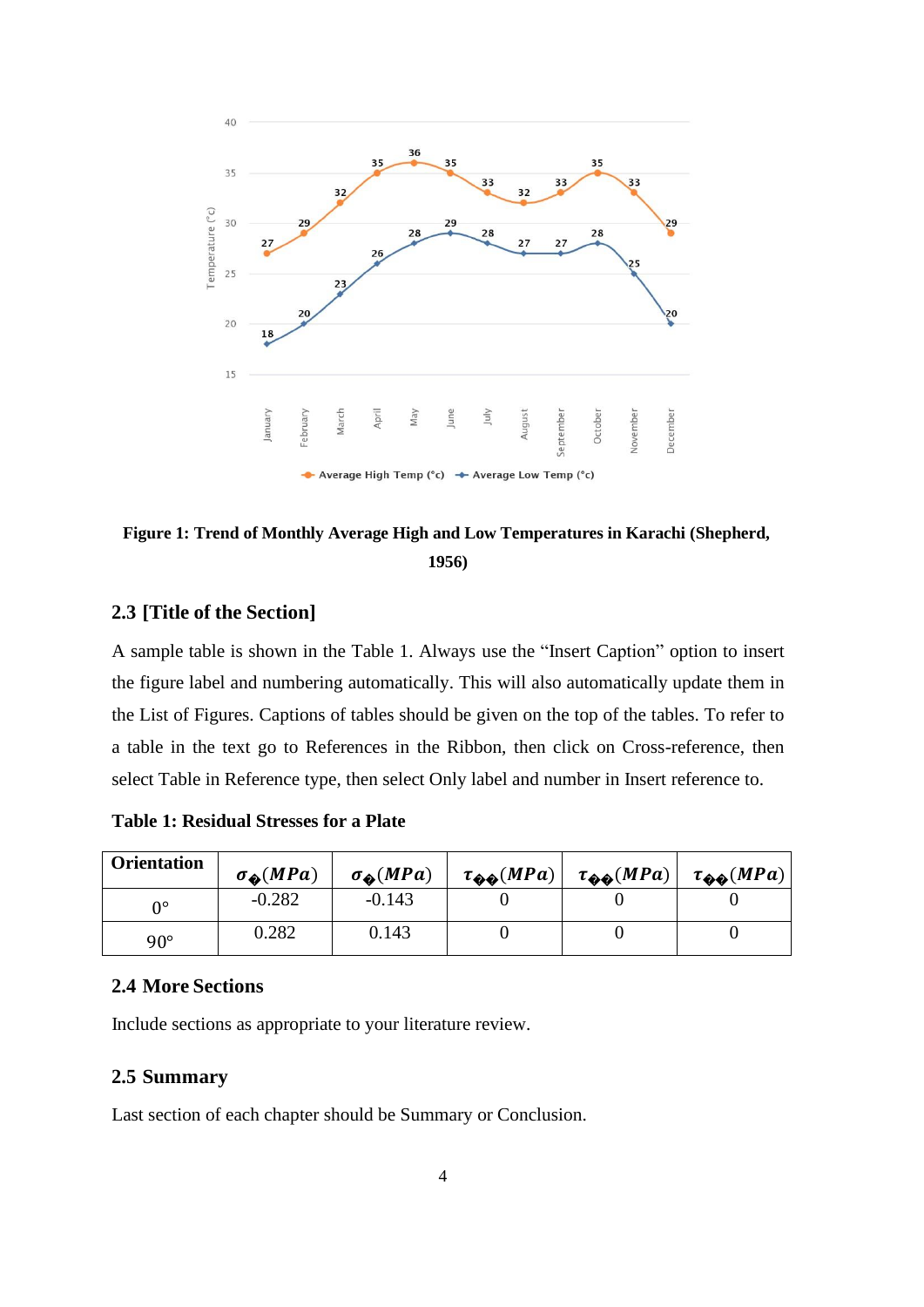

## **Chapter 3 [Name of the Chapter]**

## <span id="page-32-1"></span><span id="page-32-0"></span>**3.1 Introduction**

Include more chapters as appropriate to your project. All chapters should start from a new page. The middle chapters should discuss your work on the project. Some famous headings for these chapters are Design and Calculations, Modeling and Simulations, Fabrication Work, Data Acquisition and Analysis, Comparison of Methods, Results, Discussion/Interpretation of Results, etc.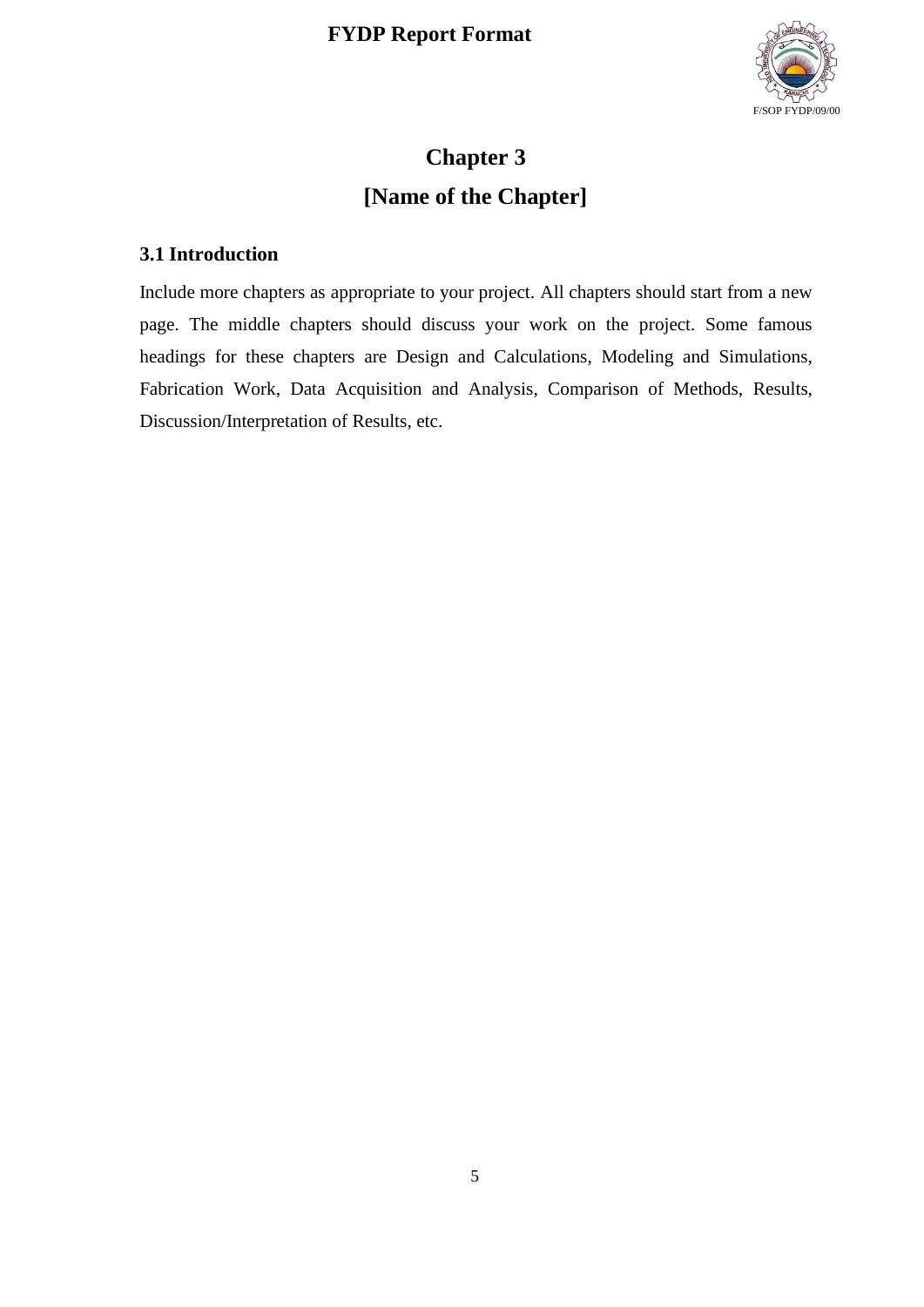## **Chapter 4 [Name of the Chapter]**

## <span id="page-33-1"></span><span id="page-33-0"></span>**4.1 Introduction**

More chapters.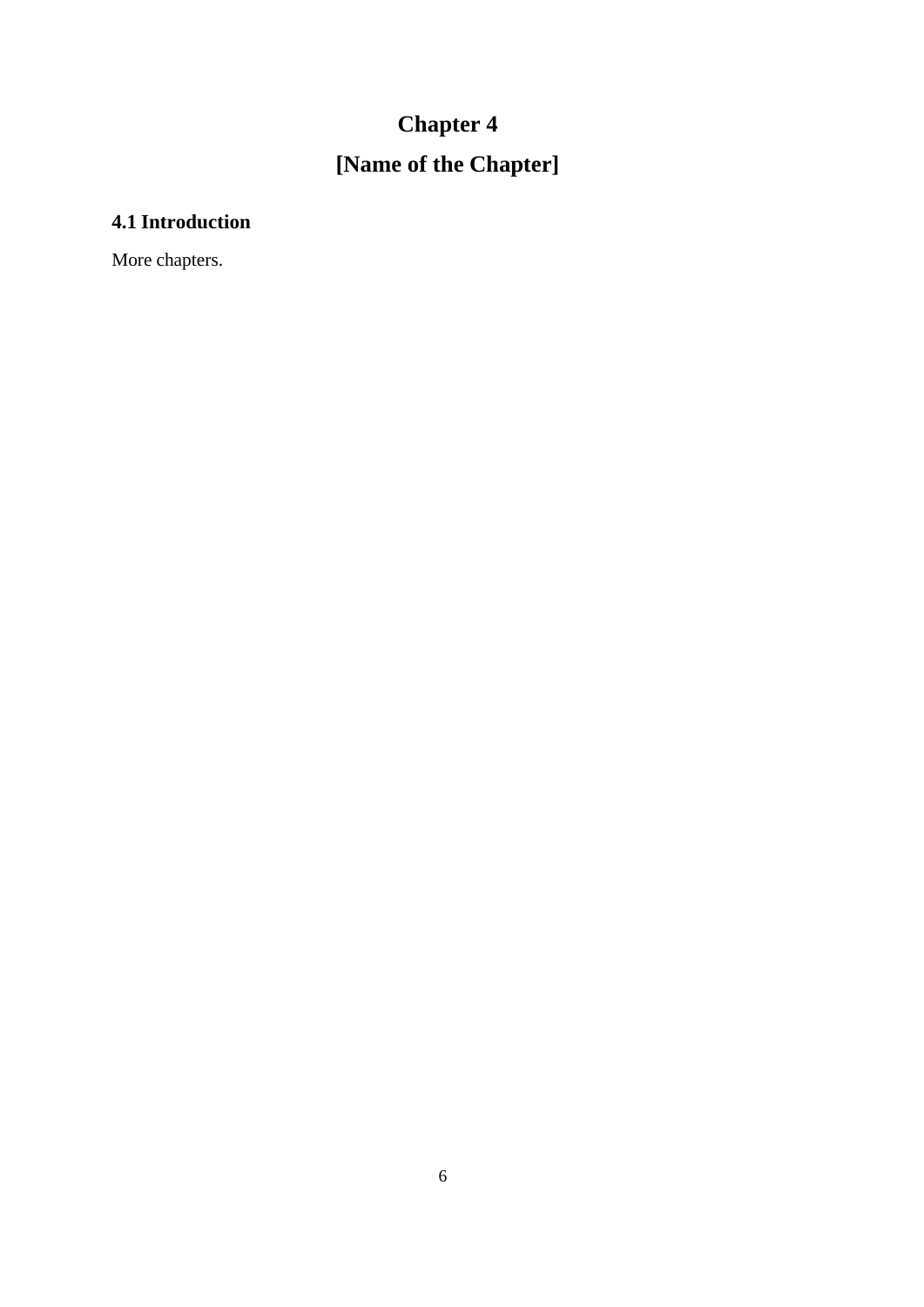

## **Chapter 5 Conclusions**

## <span id="page-34-1"></span><span id="page-34-0"></span>**5.1 Summary**

The last chapter should be "Conclusions". It is ideally the fourth or fifth section of the report. This chapter should include the aims and objectives of the project. It should also summarize the important points in the previous chapters, and the findings and achievements of your project. If possible, write some recommended future work on the project based in your conclusions. Therefore, the last section of this chapter should ideally be "Recommendations". For example, you may provide recommendations by discussing constraints of your project and ideas to eliminate them. You may also highlight other possible investigations to improve the efficiency of your project. Use present perfect tense to write the conclusions. The recommended two sections for the Conclusions chapter are "Summary" and "Recommendations for Future Work".

Do not use cross referencing, external references, or footnotes in the Conclusions chapter. Make it a stand-alone chapter.

## <span id="page-34-2"></span>**5.2 Recommendations for Future Work**

Write details here.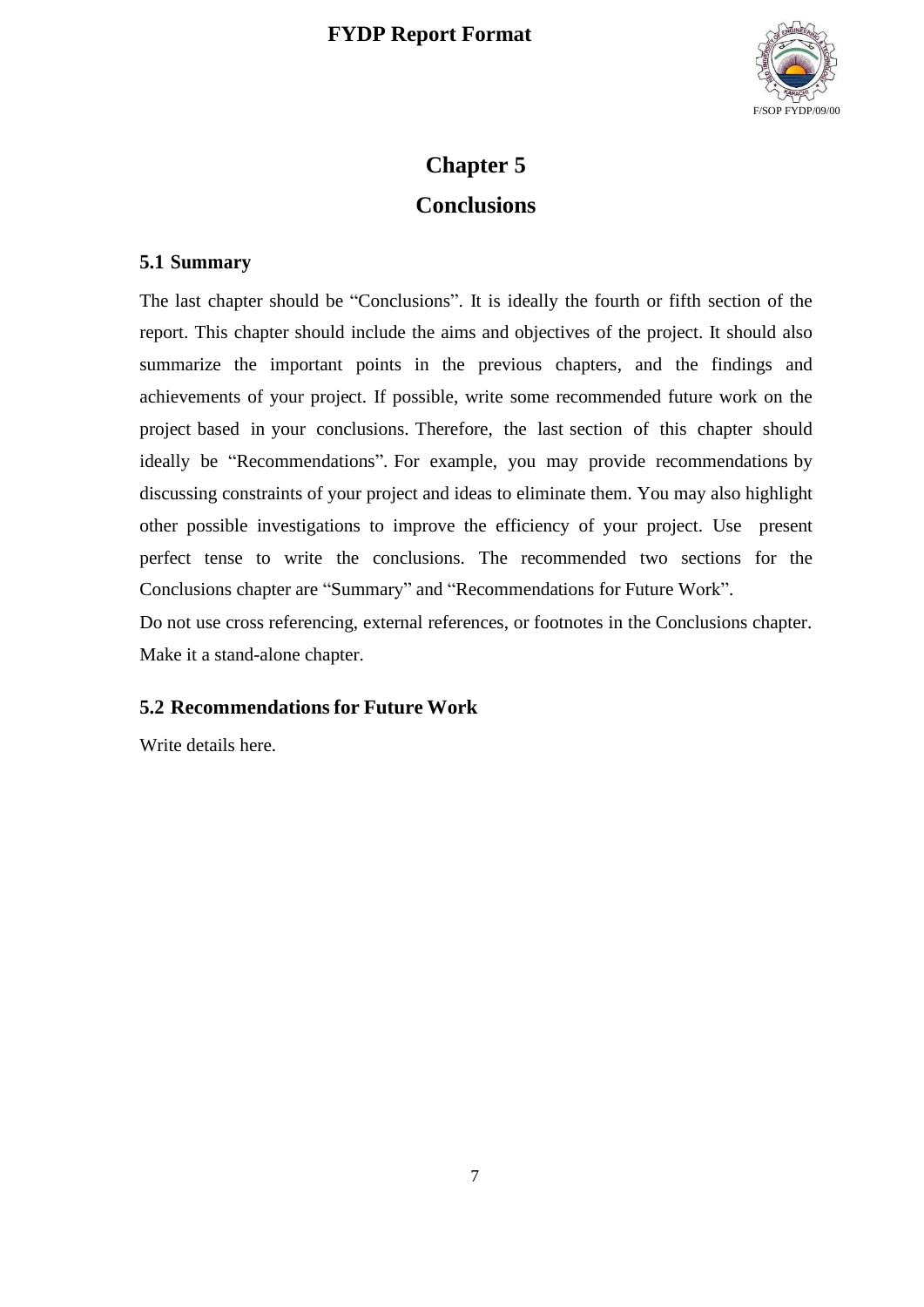## **Appendix A [Title of Appendix]**

<span id="page-35-0"></span>Include appendices, if applicable. Appendices should include the information that is not the primary part of the main body of the project report. This means that if this information is removed from the main body, it would not negatively affect the flow of ideas in the main body of the report. For example, it may include long computer programming codes while keeping a flow chart of the code in the main body of the report. It may also include lengthy numerical data while keeping their graphs in the main body of the report.

If the project report has only one appendix, then the label of this chapter should be "Appendix" (not "Appendix A"). To cite an appendix in the text, write full title of the appendix that is "Appendix A", "Appendix B", etc. Each appendix should start from a new page and should also include a short description of what is included in that appendix.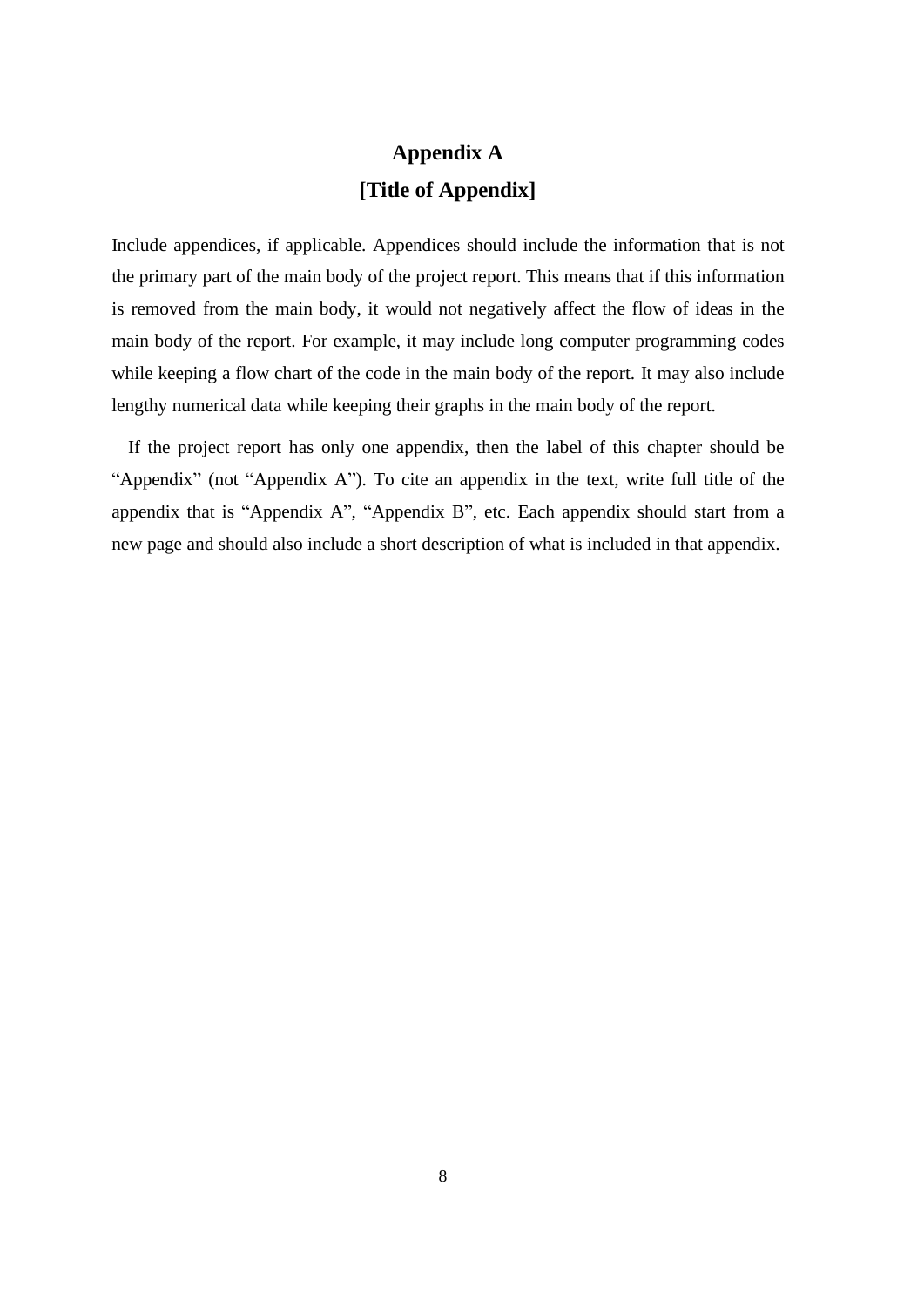

## **References**

<span id="page-36-0"></span>Shepherd, D. G. (1956). Performance of one-row tube coils with thin-plate fins, low velocity forced convection. *Heating, Piping Air Cond, 28*, 137-144.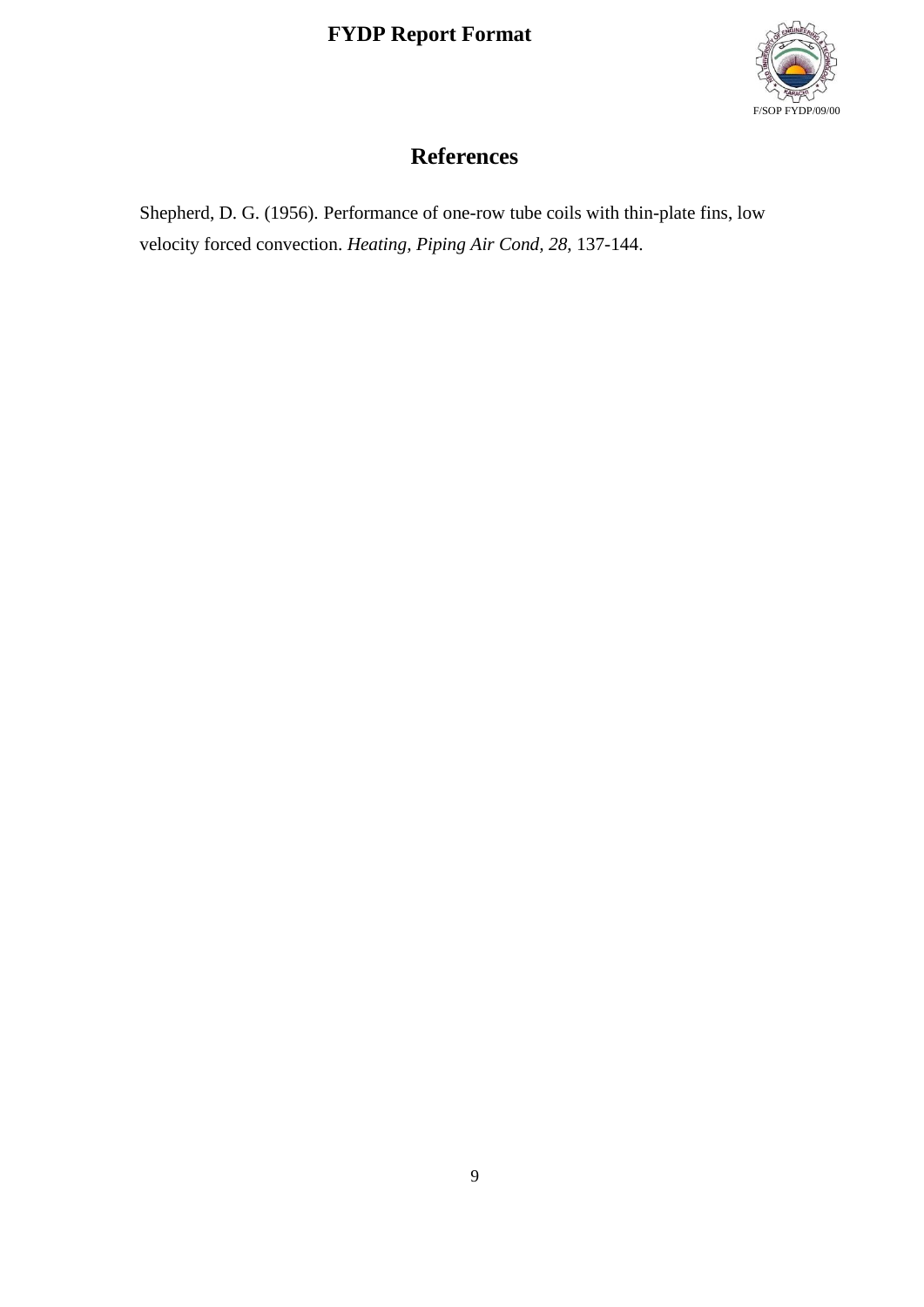## **Glossary [Optional]**

[Page at which it first appeared]

## <span id="page-37-0"></span>**Term Definition Azimuth** *angle between North, measured clockwise around the* Pg. 1 *observer's horizon and sun* **Zenith** *an imaginary point directly above the observer/system, complement of altitude angle* Pg. 5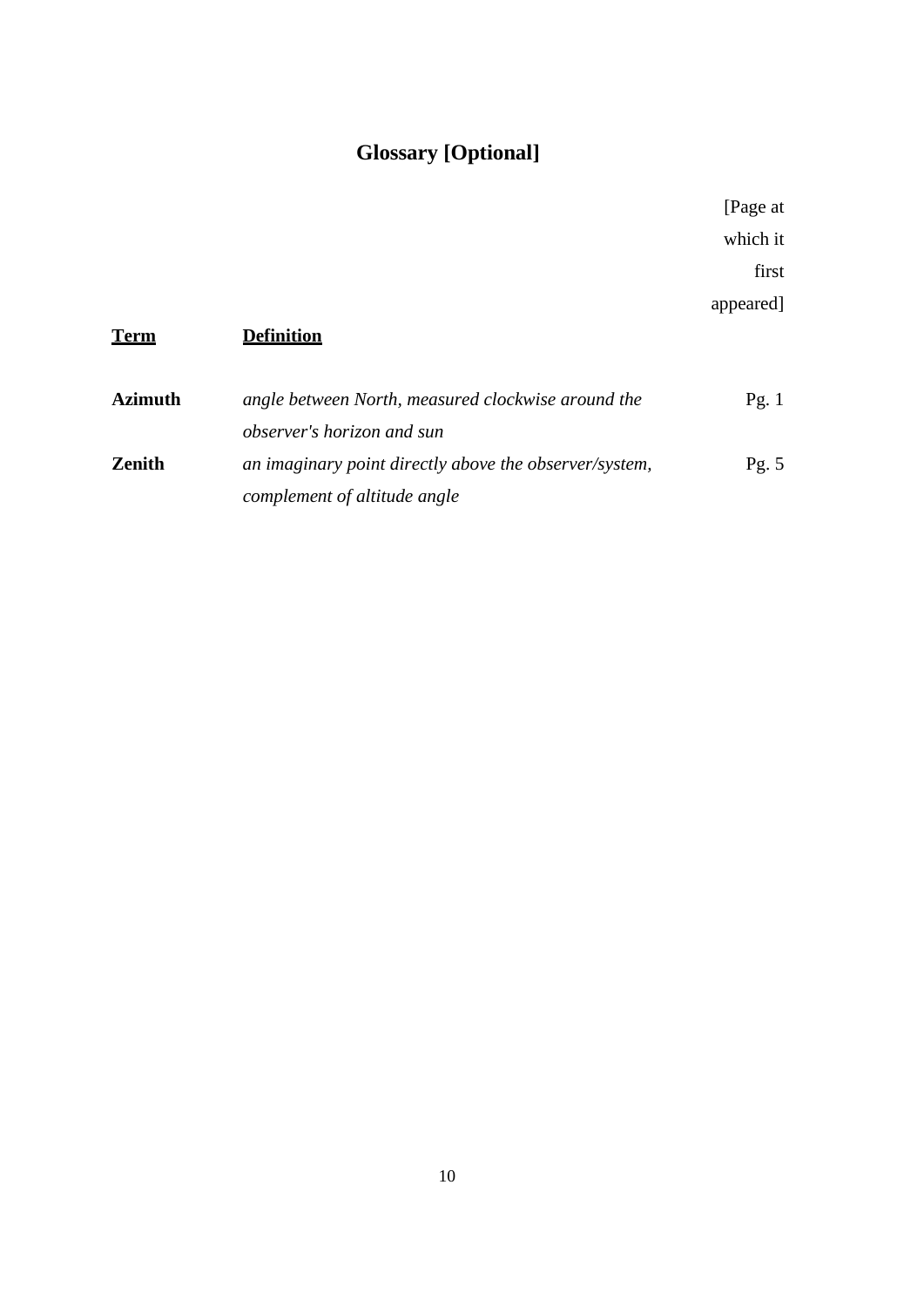

# PLAGIARISM TEST REPORT SAMPLE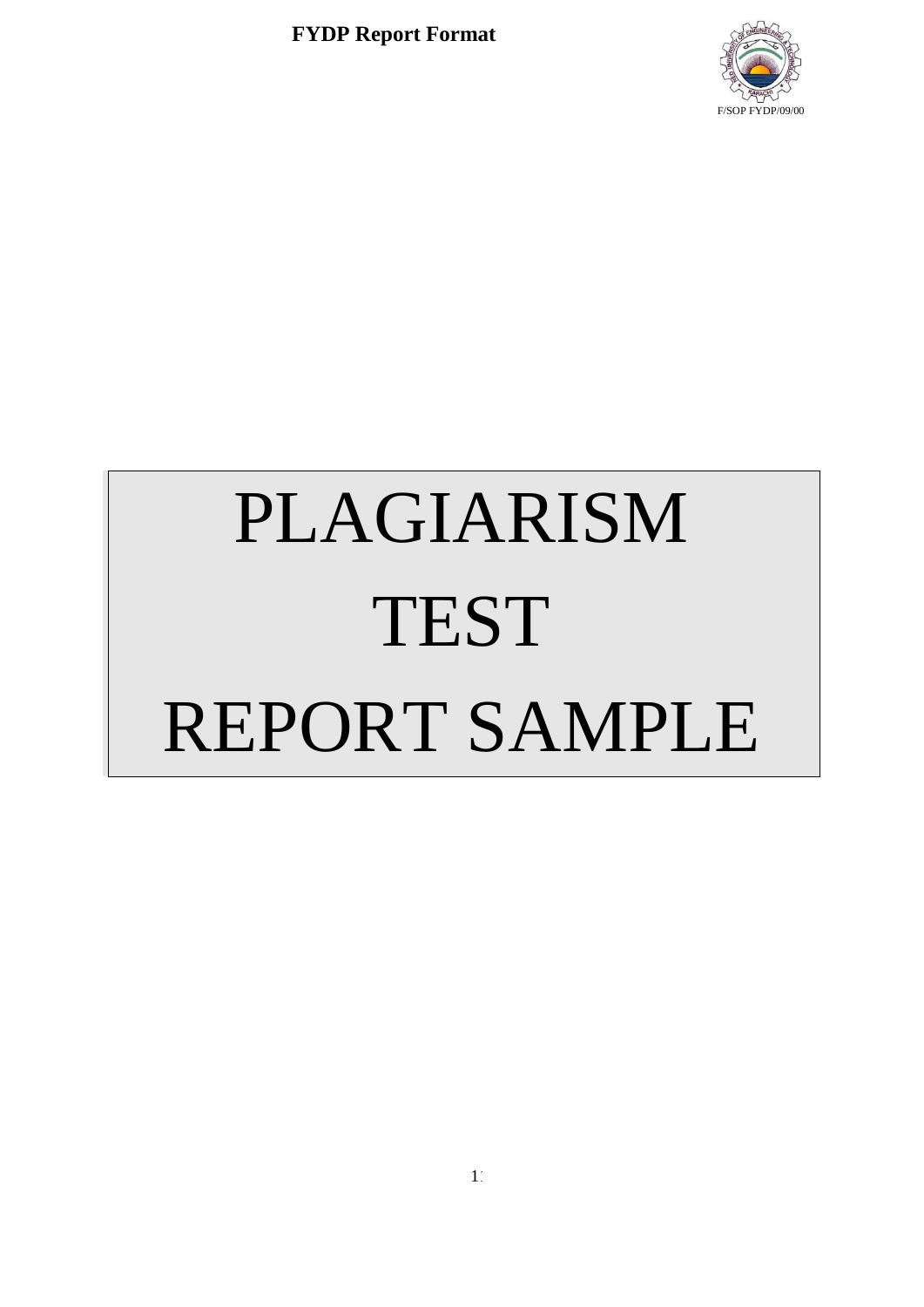## Paper

| <b>ORIGINALITY REPORT</b>               |                                                                                                                                                                                   |                     |                                        |     |  |
|-----------------------------------------|-----------------------------------------------------------------------------------------------------------------------------------------------------------------------------------|---------------------|----------------------------------------|-----|--|
| SIMILARITY INDEX                        | <b>INTERNET SOURCES</b>                                                                                                                                                           | <b>PUBLICATIONS</b> | $\frac{0}{0}$<br><b>STUDENT PAPERS</b> |     |  |
| <b>PRIMARY SOURCES</b>                  |                                                                                                                                                                                   |                     |                                        |     |  |
| www.engJ.org<br><b>Internet Source</b>  |                                                                                                                                                                                   |                     |                                        |     |  |
| <b>Internet Source</b>                  | www.tandfonline.com                                                                                                                                                               |                     |                                        |     |  |
| www.oak.go.kr<br><b>Internet Source</b> |                                                                                                                                                                                   |                     |                                        |     |  |
| Publication                             | Habib Daoud Zughbi, Shaikh Abdur Razzak.<br>"Simulation of Flow and Chemical Reactions in<br>a Claus Sulfur Converter", Industrial<br><b>Engineering Chemistry Research, 2005</b> |                     |                                        | ႞ၟႄ |  |
| <b>Internet Source</b>                  | www.meca.unicaen.fr                                                                                                                                                               |                     |                                        |     |  |
|                                         | J. Benajes, R. Novella, J.M. Pastor, A.<br>Hernandez-Lopez, T. Duverger. "A<br>computational analysis of the impact of bore-<br>to-stroke ratio on emissions and efficiency of    |                     |                                        |     |  |

a HSDI engine", Applied Energy, 2017 Publication

digital.library.adelaide.edu.au

•